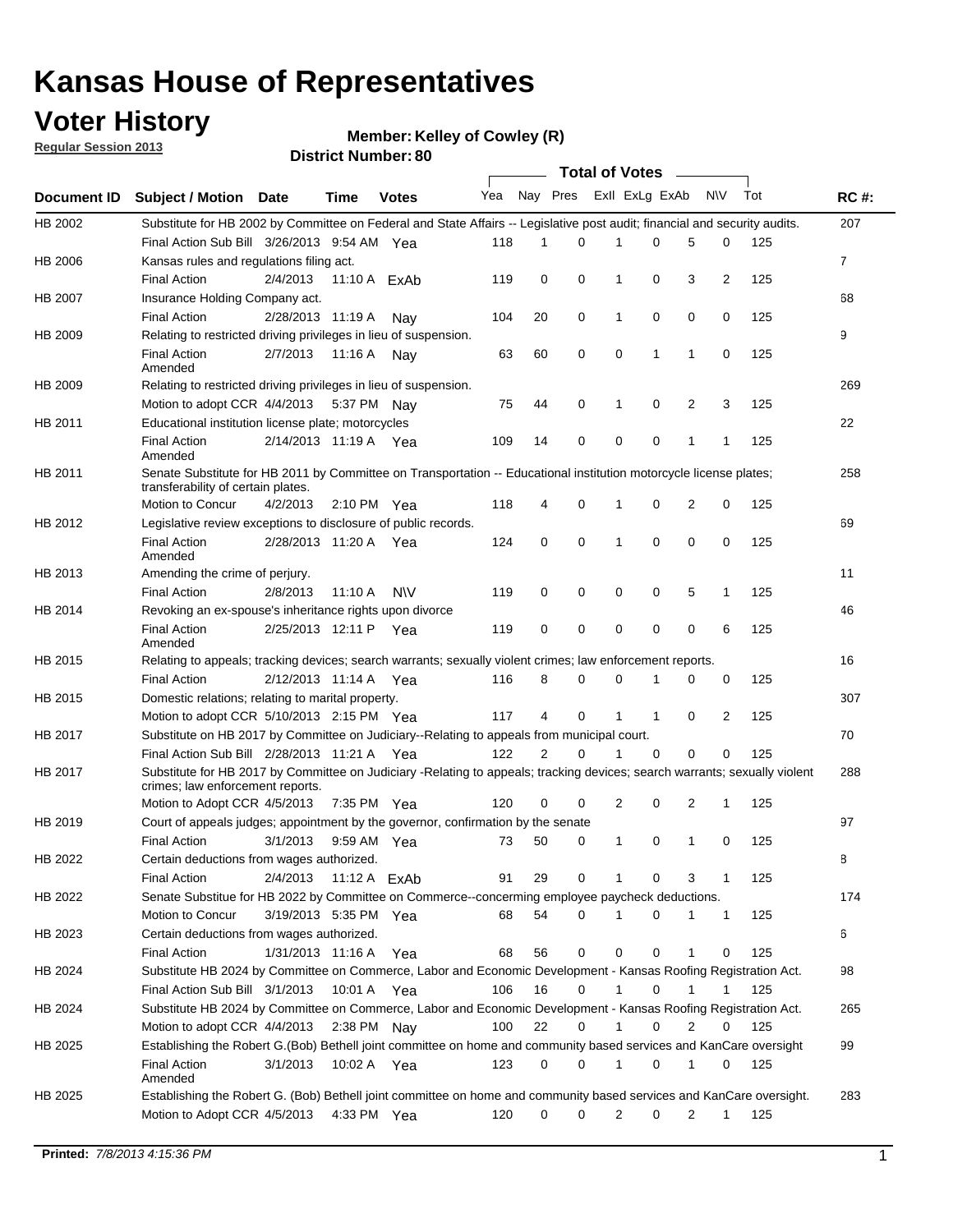## **Voter History**

**Member: Kelley of Cowley (R)** 

**Regular Session 2013**

|                    |                                                                                                                                                                                                                                                       |                       |             |              |     |                         | <b>Total of Votes</b> |                |   |                |           |     |             |
|--------------------|-------------------------------------------------------------------------------------------------------------------------------------------------------------------------------------------------------------------------------------------------------|-----------------------|-------------|--------------|-----|-------------------------|-----------------------|----------------|---|----------------|-----------|-----|-------------|
| <b>Document ID</b> | <b>Subject / Motion Date</b>                                                                                                                                                                                                                          |                       | Time        | <b>Votes</b> | Yea | Nay Pres Exll ExLg ExAb |                       |                |   |                | <b>NV</b> | Tot | <b>RC#:</b> |
| HB 2028            | Providing for venue in Shawnee County District Court in certain forfeiture proceedings                                                                                                                                                                |                       |             |              |     |                         |                       |                |   |                |           |     | 12          |
|                    | <b>Final Action</b><br>Amended                                                                                                                                                                                                                        | 2/8/2013              | 11:12 A     | Yea          | 119 | 1                       | 0                     | 0              | 0 | 5              | 0         | 125 |             |
| HB 2028            | Providing for venue in Shawnee County District Court in certain forfeiture proceedings                                                                                                                                                                |                       |             |              |     |                         |                       |                |   |                |           |     | 199         |
|                    | Motion to Concur                                                                                                                                                                                                                                      | 3/25/2013 9:36 AM Yea |             |              | 120 | 0                       | 0                     | 2              | 0 | 2              | 1         | 125 |             |
| HB 2030            | Creating wounded warrior deer hunting permits for injured combat veterans.                                                                                                                                                                            |                       |             |              |     |                         |                       |                |   |                |           |     | 25          |
|                    | <b>Final Action</b><br>Amended                                                                                                                                                                                                                        | 2/15/2013 11:16 A Yea |             |              | 115 | 0                       | 0                     | 2              | 2 | 3              | 3         | 125 |             |
| HB 2033            | Concerning the regulation of knives                                                                                                                                                                                                                   |                       |             |              |     |                         |                       |                |   |                |           |     | 143         |
|                    | <b>Final Action</b>                                                                                                                                                                                                                                   | 3/7/2013              | 12:12 P     | Yea          | 93  | 28                      | 0                     | 1              | 0 | 3              | 0         | 125 |             |
| HB 2033            | Concerning the regulation of knives.                                                                                                                                                                                                                  |                       |             |              |     |                         |                       |                |   |                |           |     | 270         |
|                    | Motion to adopt CCR 4/4/2013                                                                                                                                                                                                                          |                       | 5:43 PM Yea |              | 95  | 26                      | 0                     |                | 0 | 3              | 0         | 125 |             |
| HB 2034            | Human trafficking; crimes of commercial sexual exploitation of a child, selling sexual relations, promoting the sale of sexual<br>relations and buying sexual relations; children in need of care; staff secure faciliies.                            |                       |             |              |     |                         |                       |                |   |                |           |     | 17          |
|                    | <b>Final Action</b><br>Amended                                                                                                                                                                                                                        | 2/12/2013 11:16 A Yea |             |              | 124 | 0                       | 0                     | 0              | 1 | 0              | 0         | 125 |             |
| HB 2034            | S Sub for HB 2034 by Committee on Judiciary - Human trafficking; crimes of commercial sexual exploitation of a child, selling<br>sexual relations, promoting the sale of sexual relations and buying sexual relations; children in need of care;staff |                       |             |              |     |                         |                       |                |   |                |           |     | 282         |
|                    | Motion to Adopt CCR 4/5/2013 4:18 PM Yea                                                                                                                                                                                                              |                       |             |              | 120 | 0                       | 0                     | $\overline{2}$ | 0 | $\overline{2}$ | 1         | 125 |             |
| HB 2035            | Cities; experience requirements for plumbers, electricians and certain mechanical contractors.                                                                                                                                                        |                       |             |              |     |                         |                       |                |   |                |           |     | 29          |
|                    | <b>Final Action</b>                                                                                                                                                                                                                                   | 2/18/2013 11:16 A     |             | Yea          | 117 | 2                       | 0                     | 2              | 0 | 4              | 0         | 125 |             |
| HB 2037            | Public property; religious displays; other displays.                                                                                                                                                                                                  |                       |             |              |     |                         |                       |                |   |                |           |     | 176         |
|                    | <b>Final Action</b>                                                                                                                                                                                                                                   | 3/20/2013 10:27 A     |             | Yea          | 120 | 3                       | 0                     |                | 0 | 1              | 0         | 125 |             |
| HB 2041            | Criminal history record information; definition; municipal court reporting; district court reporting.                                                                                                                                                 |                       |             |              |     |                         |                       |                |   |                |           |     | 19          |
|                    | <b>Final Action</b>                                                                                                                                                                                                                                   | 2/13/2013 11:23 A     |             | Yea          | 119 | 3                       | 0                     | $\Omega$       | 0 | 3              | 0         | 125 |             |
| HB 2042            | Appraisal of property for taxation purposes; appeals; changes.                                                                                                                                                                                        |                       |             |              |     |                         |                       |                |   |                |           |     | 158         |
|                    | <b>Final Action</b><br>Amended                                                                                                                                                                                                                        | 3/18/2013 11:19 A     |             | Nay          | 109 | 12                      | 0                     | 2              | 0 | 2              | 0         | 125 |             |
| HB 2043            | Aggravated battery; driving under the influence.                                                                                                                                                                                                      |                       |             |              |     |                         |                       |                |   |                |           |     | 100         |
|                    | <b>Final Action</b><br>Amended                                                                                                                                                                                                                        | 3/1/2013              |             | 10:03 A Yea  | 123 | 0                       | 0                     | 1              | 0 | 1              | 0         | 125 |             |
| HB 2043            | Senate Substitute for HB 2043 by Committee on Judiciary - Attorney general; duties and responsibilities; notice of intent to<br>seek the death penalty.                                                                                               |                       |             |              |     |                         |                       |                |   |                |           |     | 271         |
|                    | Motion to adopt CCR 4/4/2013                                                                                                                                                                                                                          |                       |             | 5:48 PM Yea  | 121 | 0                       | 0                     | 1              | 0 | 3              | 0         | 125 |             |
| HB 2044            | Increasing the penalty for a person who distributes a controlled substance that causes great bodily harm or death.                                                                                                                                    |                       |             |              |     |                         |                       |                |   |                |           |     | 101         |
|                    | <b>Final Action</b><br>Amended                                                                                                                                                                                                                        | 3/1/2013              | 10:05 A     | Yea          | 112 | 11                      | 0                     | 1              | 0 | 1              | 0         | 125 |             |
| HB 2047            | Requiring certain municipalities to vote to increase property tax revenues over previous year when such increase exceeds<br>inflation; publication.                                                                                                   |                       |             |              |     |                         |                       |                |   |                |           |     | 186         |
|                    | <b>Final Action</b><br>Amended                                                                                                                                                                                                                        | 3/21/2013 11:29 A Yea |             |              | 68  | 53                      | 0                     | 1              | 0 | 3              | 0         | 125 |             |
| HB 2049            | Kansas department of agriculture; increasing certain fees and eliminating sunsets on various program fees.                                                                                                                                            |                       |             |              |     |                         |                       |                |   |                |           |     | 59          |
|                    | <b>Final Action</b><br>Amended                                                                                                                                                                                                                        | 2/27/2013 12:23 P     |             | Nay          | 77  | 46                      | 0                     | 1              | 0 | 1              | 0         | 125 |             |
| HB 2049            | Kansas department of agriculture; increasing certain fees; concerning sunsets on various program fees.                                                                                                                                                |                       |             |              |     |                         |                       |                |   |                |           |     | 324         |
|                    | Motion to adopt CCR 6/2/2013                                                                                                                                                                                                                          |                       | 12:28 A     | Yea          | 45  | 64                      | 0                     | 1              | 0 | 6              | 9         | 125 |             |
| HB 2050            | Agriculture; agricultural chemical registration; pesticide business liablity insurance; repeal of the Kansas agricultural liming<br>materials act.                                                                                                    |                       |             |              |     |                         |                       |                |   |                |           |     | 60          |
|                    | <b>Final Action</b><br>Amended                                                                                                                                                                                                                        | 2/27/2013 12:25 P     |             | Yea          | 103 | 20                      | 0                     |                | 0 | 1              | 0         | 125 |             |
| HB 2051            | Substitute for HB 2051 by Committee on Agriculture and Natural Resources--Amending provisions relating to dams,<br>obstructions, sstreams and water flex accounts and transfer permits.                                                               |                       |             |              |     |                         |                       |                |   |                |           |     | 50          |
|                    | Final Action Sub Bill 2/26/2013 2:12 PM Yea                                                                                                                                                                                                           |                       |             |              | 117 | $\overline{c}$          | 0                     | $\Omega$       | 0 | 0              | 6         | 125 |             |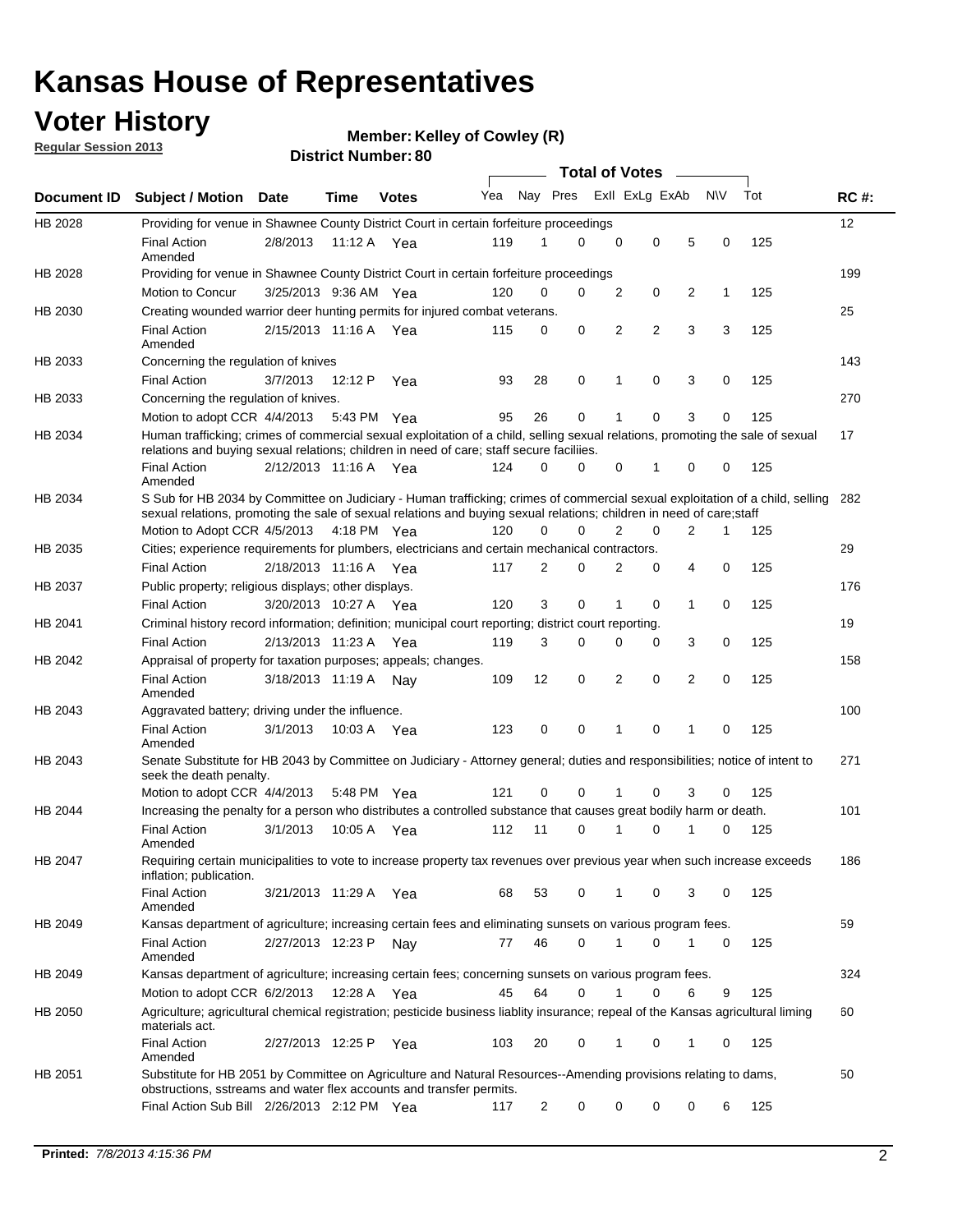## **Voter History**

**Member: Kelley of Cowley (R)** 

**Regular Session 2013**

|             |                                                                                                                                                                                                                                          |                       |             |              |     |              |                         | <b>Total of Votes</b> |                |                | $\frac{1}{2}$  |                |     |             |
|-------------|------------------------------------------------------------------------------------------------------------------------------------------------------------------------------------------------------------------------------------------|-----------------------|-------------|--------------|-----|--------------|-------------------------|-----------------------|----------------|----------------|----------------|----------------|-----|-------------|
| Document ID | <b>Subject / Motion Date</b>                                                                                                                                                                                                             |                       | Time        | <b>Votes</b> | Yea |              | Nay Pres Exll ExLg ExAb |                       |                |                |                | <b>NV</b>      | Tot | <b>RC#:</b> |
| HB 2052     | Discharging a firearm inside or into a city; unlawful acts; exceptions.                                                                                                                                                                  |                       |             |              |     |              |                         |                       |                |                |                |                |     | 155         |
|             | <b>Final Action</b><br>Amended                                                                                                                                                                                                           | 3/14/2013 11:20 A Yea |             |              | 121 | 2            | 0                       |                       | 0              | 0              | 2              | 0              | 125 |             |
| HB 2052     | Senate Substitute for HB 2052 by Committee on Federal and State Affairs - Concerning firearms; personal and family<br>protection act; concealed handguns in public building; other changes; unlawful discharge of a firearm inside city. |                       |             |              |     |              |                         |                       |                |                |                |                |     | 300         |
|             | Motion to Adopt CCR 4/5/2013 10:24 P Yea                                                                                                                                                                                                 |                       |             |              | 104 | 16           | $\Omega$                |                       | 2              | 0              | $\overline{2}$ | $\mathbf 1$    | 125 |             |
| HB 2055     | Personal and Familly Protection Act; public buildings; adequate security.                                                                                                                                                                |                       |             |              |     |              |                         |                       |                |                |                |                |     | 156         |
|             | <b>Final Action</b><br>Amended                                                                                                                                                                                                           | 3/14/2013 11:26 A Yea |             |              | 84  | 38           | 0                       |                       | $\mathbf 0$    | 0              | 2              | $\mathbf{1}$   | 125 |             |
| HB 2057     | Concerning property taxation; relating to county appraisers; appointing interim appraiser.                                                                                                                                               |                       |             |              |     |              |                         |                       |                |                |                |                |     | 208         |
|             | <b>Final Action</b>                                                                                                                                                                                                                      | 3/26/2013 9:55 AM Yea |             |              | 119 | 0            | 0                       |                       | $\mathbf{1}$   | 0              | 5              | 0              | 125 |             |
| HB 2058     | Taxation of helium and certain other gases under mineral severance tax, and prohibition of certain refunds related thereto.                                                                                                              |                       |             |              |     |              |                         |                       |                |                |                |                |     | 159         |
|             | <b>Final Action</b>                                                                                                                                                                                                                      | 3/18/2013 11:21 A Yea |             |              | 119 | 2            | 0                       |                       | 2              | $\Omega$       | $\overline{2}$ | $\Omega$       | 125 |             |
| HB 2059     | Income tax deductions and modifications and severance tax exemptions; basis of partner's interest and shareholder's stock;<br>statutory clarification.                                                                                   |                       |             |              |     |              |                         |                       |                |                |                |                |     | 14          |
|             | <b>Final Action</b><br>Amended                                                                                                                                                                                                           | 2/11/2013 11:42 A     |             | Yea          | 122 | 2            | 0                       |                       | 0              | 0              | 1              | 0              | 125 |             |
| HB 2059     | Income tax deductions and modifications and severance tax exemptions; basis of partner's interest and shareholder's stock;<br>statutory clarification.                                                                                   |                       |             |              |     |              |                         |                       |                |                |                |                |     | 293         |
|             | Motion to Concur                                                                                                                                                                                                                         | 4/5/2013              | 8:14 PM     | Nav          | 0   | 120          | 0                       |                       | 2              | 0              | 2              | 1              | 125 |             |
| HB 2059     | Income tax rates, deductions and credits; rural opportunity zones; sales tax rates and distribution of revenue; severance tax;<br>and property tax exemptions for IRB property and property damaged by natural disaster.                 |                       |             |              |     |              |                         |                       |                |                |                |                |     | 322         |
|             | Motion to adopt CCR 6/2/2013                                                                                                                                                                                                             |                       | 12:11 A     | Yea          | 69  | 45           | 0                       |                       | 1              | 0              | 6              | 4              | 125 |             |
| HB 2060     | Prohibiting certain confined persons from receiving food sales tax refunds and homestead property tax refunds.                                                                                                                           |                       |             |              |     |              |                         |                       |                |                |                |                |     | 10          |
|             | <b>Final Action</b><br>Amended                                                                                                                                                                                                           | 2/7/2013              | 11:18 A     | Yea          | 123 | 0            | 0                       |                       | $\Omega$       | 1              | 1              | 0              | 125 |             |
| HB 2065     | Creating the crime of home improvement fraud.                                                                                                                                                                                            |                       |             |              |     |              |                         |                       |                |                |                |                |     | 20          |
|             | <b>Final Action</b><br>Amended                                                                                                                                                                                                           | 2/13/2013 11:26 A Yea |             |              | 106 | 16           | $\mathbf 0$             |                       | 0              | 0              | 3              | 0              | 125 |             |
| HB 2066     | Physical therapists; evaluation and treatment of patients.                                                                                                                                                                               |                       |             |              |     |              |                         |                       |                |                |                |                |     | 26          |
|             | <b>Final Action</b><br>Amended                                                                                                                                                                                                           | 2/15/2013 11:18 A Yea |             |              | 98  | 16           | 0                       |                       | 2              | $\overline{2}$ | 3              | 4              | 125 |             |
| HB 2067     | Board of nursing; assistant attorneys general.                                                                                                                                                                                           |                       |             |              |     |              |                         |                       |                |                |                |                |     | 15          |
|             | <b>Final Action</b>                                                                                                                                                                                                                      | 2/11/2013 11:44 A     |             | Yea          | 123 | 1            | $\mathbf 0$             |                       | $\mathbf 0$    | 0              | 1              | 0              | 125 |             |
| HB 2069     | Public policy; certain city ordinances and county resolutions declared void.                                                                                                                                                             |                       |             |              |     |              |                         |                       |                |                |                |                |     | 102         |
|             | <b>Final Action</b><br>Amended                                                                                                                                                                                                           | 3/1/2013              | 10:06 A     | Yea          | 92  | 31           | $\mathbf 0$             |                       | 1              | 0              | 1              | $\mathbf 0$    | 125 |             |
| HB 2069     | Public policy; certain city ordinances and county resolutions declared void.                                                                                                                                                             |                       |             |              |     |              |                         |                       |                |                |                |                |     | 292         |
|             | Motion to Concur                                                                                                                                                                                                                         | 4/5/2013              | 8:04 PM Yea |              | 88  | 32           | 0                       |                       | $\overline{2}$ | 0              | $\overline{2}$ | 1              | 125 |             |
| HB 2070     | Appearance bond conditions; surety and bounty hunter regulation.                                                                                                                                                                         |                       |             |              |     |              |                         |                       |                |                |                |                |     | 103         |
|             | <b>Final Action</b><br>Amended                                                                                                                                                                                                           | 3/1/2013              |             | 10:08 A Yea  | 122 | $\mathbf{1}$ | $\mathbf 0$             |                       | $\mathbf{1}$   | 0              | $\mathbf{1}$   | 0              | 125 |             |
| HB 2074     | Cities and counties; solid waste disposal areas; restrictions.                                                                                                                                                                           |                       |             |              |     |              |                         |                       |                |                |                |                |     | 139         |
|             | <b>Emergency Final</b><br><b>Action Amend</b>                                                                                                                                                                                            | 3/1/2013              |             | 1:11 PM Yea  | 102 | 19           | 0                       |                       | $\mathbf{1}$   | 0              | 1              | $\overline{2}$ | 125 |             |
| HB 2075     | Cities; qualifications and rehabilitation of abandoned property.                                                                                                                                                                         |                       |             |              |     |              |                         |                       |                |                |                |                |     | 61          |
|             | <b>Final Action</b><br>Amended                                                                                                                                                                                                           | 2/27/2013 12:27 P     |             | Nay          | 72  | 51           | 0                       |                       | 1              | 0              | 1              | 0              | 125 |             |
| HB 2077     | Granting professional licenses to military service members.<br><b>Final Action</b><br>Amended                                                                                                                                            | 2/26/2013 2:13 PM Yea |             |              | 119 | 0            | 0                       |                       | $\overline{2}$ | 0              | $\overline{2}$ | 2              | 125 | 51          |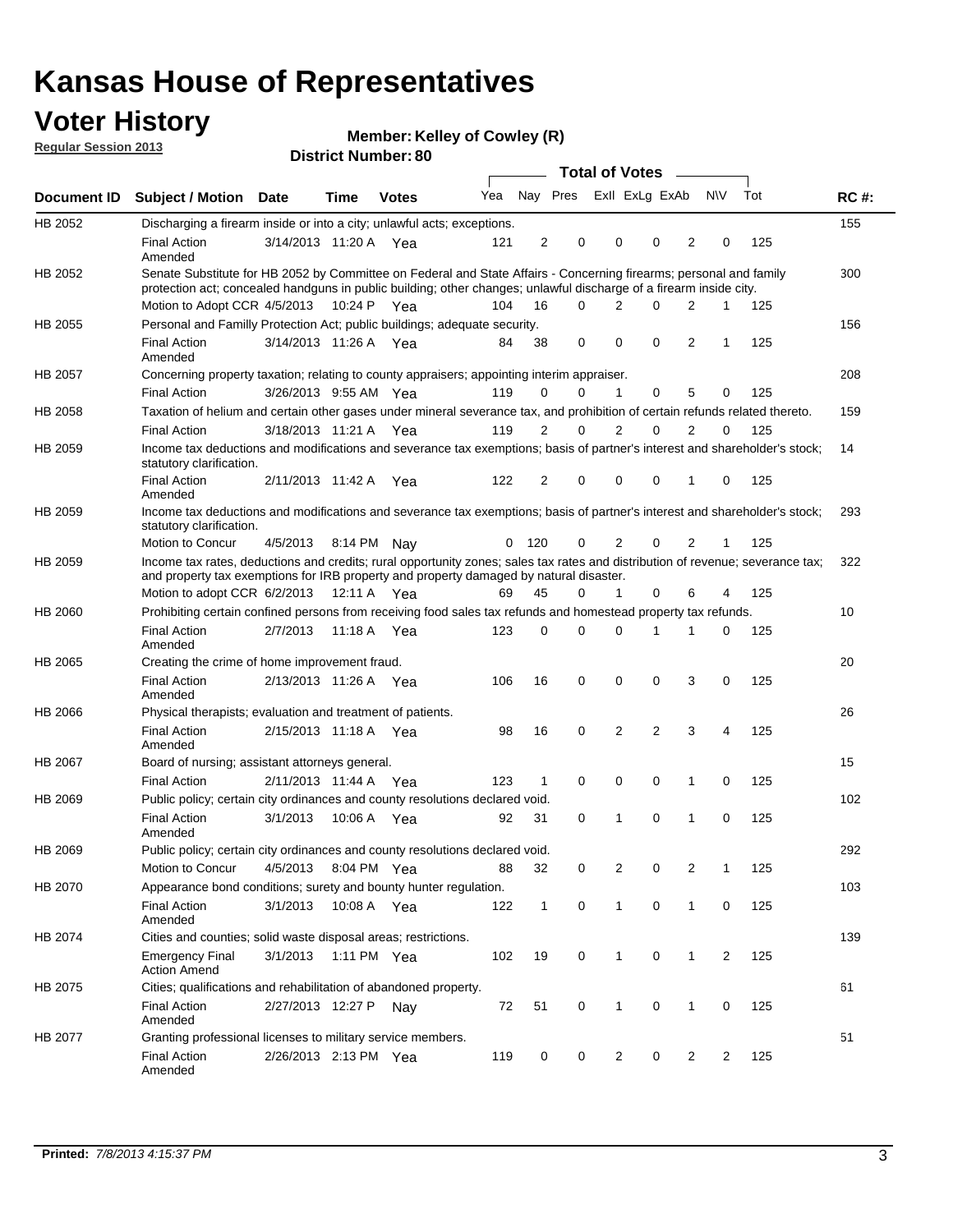## **Voter History**

**Member: Kelley of Cowley (R)** 

**Regular Session 2013**

|                    |                                                                                                                                                                                                       |                       |             | <b>DISUILLINUIIIDEL.OU</b> |     |              |          | Total of Votes – |             |                |           |     |             |
|--------------------|-------------------------------------------------------------------------------------------------------------------------------------------------------------------------------------------------------|-----------------------|-------------|----------------------------|-----|--------------|----------|------------------|-------------|----------------|-----------|-----|-------------|
| <b>Document ID</b> | <b>Subject / Motion</b>                                                                                                                                                                               | <b>Date</b>           | Time        | <b>Votes</b>               | Yea | Nay Pres     |          | Exll ExLg ExAb   |             |                | <b>NV</b> | Tot | <b>RC#:</b> |
| <b>HB 2078</b>     | Authorizing certain licensing boards to accept education, training or experience completed in the military towards licensure in                                                                       |                       |             |                            |     |              |          |                  |             |                |           |     | 52          |
|                    | this state.<br><b>Final Action</b><br>Amended                                                                                                                                                         | 2/26/2013 2:14 PM Yea |             |                            | 119 | 0            | 0        | 2                | 0           | 2              | 2         | 125 |             |
| HB 2078            | Authorizing certain licensing boards to accept education, training or experience of military service members towards obtaining 275<br>licensure in this state.                                        |                       |             |                            |     |              |          |                  |             |                |           |     |             |
|                    | Motion to adopt CCR 4/5/2013                                                                                                                                                                          |                       | 11:42 A     | Yea                        | 120 | 0            | 0        | 2                | 0           | 3              | 0         | 125 |             |
| HB 2081            | Forfeiture of property related to violations of certain criminal acts.                                                                                                                                |                       |             |                            |     |              |          |                  |             |                |           |     | 18          |
|                    | <b>Final Action</b><br>Amended                                                                                                                                                                        | 2/12/2013 11:17 A Yea |             |                            | 124 | 0            | 0        | 0                | 1           | 0              | 0         | 125 |             |
| HB 2081            | Forfeiture of property related to violations of certain criminal acts.                                                                                                                                |                       |             |                            |     |              |          |                  |             |                |           |     | 306         |
|                    | Motion to adopt CCR 5/10/2013 10:38 A                                                                                                                                                                 |                       |             | Yea                        | 121 | 0            | 0        | 1                | 1           | 2              | 0         | 125 |             |
| HB 2083            | Public employees relations boards; assessment of certain costs.                                                                                                                                       |                       |             |                            |     |              |          |                  |             |                |           |     | 104         |
|                    | <b>Final Action</b><br>Amended                                                                                                                                                                        | 3/1/2013              | 10:09 A     | Yea                        | 87  | 36           | 0        | 1                | 0           | 1              | 0         | 125 |             |
| HB 2084            | Tax credits for community services contributions; youth apprenticeship and entrepreneurship.                                                                                                          |                       |             |                            |     |              |          |                  |             |                |           |     | 105         |
|                    | <b>Final Action</b><br>Amended                                                                                                                                                                        | 3/1/2013              | 10:11 A Yea |                            | 120 | 3            | $\Omega$ | 1                | $\mathbf 0$ | 1              | 0         | 125 |             |
| HB 2084            | Tax credits for community services contributions; youth apprenticeship and entrepreneurship.                                                                                                          |                       |             |                            |     |              |          |                  |             |                |           |     | 316         |
|                    | Sub Motion to Concur 5/24/2013 9:33 AM Nav                                                                                                                                                            |                       |             |                            | 5   | 109          | 0        |                  | $\Omega$    | 9              | 1         | 125 |             |
| HB 2086            | Eligible infrastructure costs for tax increment financing and community improvement districts; bond repayment tax revenue<br>pledge requirements.                                                     |                       |             |                            |     |              |          |                  |             |                |           |     | 160         |
|                    | Final Action                                                                                                                                                                                          | 3/18/2013 11:24 A     |             | Nav                        | 61  | 60           | 0        | 2                | 0           | 2              | 0         | 125 |             |
| HB 2086            | Eligible infrastructure costs for tax increment financing and community improvement districts; bond repayment tax revenue<br>pledge requirements.                                                     |                       |             |                            |     |              |          |                  |             |                |           |     | 173         |
|                    | <b>Final Action</b>                                                                                                                                                                                   | 3/19/2013 5:25 PM     |             | Nav                        | 81  | 41           | 0        | 1                | 0           | 1              | 1         | 125 |             |
| HB 2091            | Publication of delinquent personal property tax statements.                                                                                                                                           |                       |             |                            |     |              |          |                  |             |                |           |     | 161         |
|                    | <b>Final Action</b><br>Amended                                                                                                                                                                        | 3/18/2013 11:25 A     |             | Nay                        | 81  | 40           | $\Omega$ | 2                | 0           | $\overline{2}$ | 0         | 125 |             |
| HB 2093            | Amending the crime of identity theft.                                                                                                                                                                 |                       |             |                            |     |              |          |                  |             |                |           |     | 106         |
|                    | <b>Final Action</b><br>Amended                                                                                                                                                                        | 3/1/2013              | 10:12 A     | Yea                        | 123 | 0            | 0        | 1                | 0           | 1              | 0         | 125 |             |
| HB 2093            | Senate Substitute for HB 2093 by Committee on Judiciary - Identity theft and identity fraud; unlawful acts concerning<br>computers; DNA testing and exculpatory evidence; murder in the first degree. |                       |             |                            |     |              |          |                  |             |                |           |     | 289         |
|                    | Motion to Adopt CCR 4/5/2013 7:49 PM Yea                                                                                                                                                              |                       |             |                            | 118 | 2            | 0        | 2                | 0           | 2              | 1         | 125 |             |
| HB 2094            | Student electronic privacy at public and private postsecondary educational institutions.                                                                                                              |                       |             |                            |     |              |          |                  |             |                |           |     | 164         |
|                    | <b>Final Action</b><br>Amended                                                                                                                                                                        | 3/19/2013 10:33 A     |             | Yea                        | 123 | 0            | 0        | 1                | 0           | 1              | 0         | 125 |             |
| HB 2096            | Local governmental entities and investment of public moneys.                                                                                                                                          |                       |             |                            |     |              |          |                  |             |                |           |     | 23          |
|                    | <b>Final Action</b>                                                                                                                                                                                   | 2/14/2013 11:21 A     |             | Yea                        | 123 | 0            | 0        | 0                | 0           | 1              | 1         | 125 |             |
| HB 2099            | Insurance- updating certain statutory references.                                                                                                                                                     |                       |             |                            |     |              |          |                  |             |                |           |     | 71          |
|                    | <b>Final Action</b><br>Amended                                                                                                                                                                        | 2/28/2013 11:23 A     |             | Yea                        | 124 | 0            | 0        | $\mathbf{1}$     | 0           | 0              | 0         | 125 |             |
| HB 2101            | Interstate transmission siting compact.                                                                                                                                                               |                       |             |                            |     |              |          |                  |             |                |           |     | 209         |
|                    | Final Action<br>Amended                                                                                                                                                                               | 3/26/2013 9:56 AM Yea |             |                            | 118 | $\mathbf{1}$ | 0        | 1                | 0           | 5              | 0         | 125 |             |
| HB 2105            | Substitute HB 2105 by Committee on Commerce, Labor and Economic Development - Employment security law.                                                                                                |                       |             |                            |     |              |          |                  |             |                |           |     | 107         |
|                    | Final Action Sub Bill 3/1/2013                                                                                                                                                                        |                       | 10:13 A Yea |                            | 88  | 35           | 0        | 1                | 0           | 1              | 0         | 125 |             |
| HB 2105            | Substitute HB 2105 by Committee on Commerce, Labor and Economic Development - Employment security law.                                                                                                |                       |             |                            |     |              |          |                  |             |                |           |     | 298         |
|                    | Motion to adopt CCR 4/5/2013                                                                                                                                                                          |                       | 9:46 PM Yea |                            | 89  | 31           | 0        | 2                | 0           | 2              | 1         | 125 |             |
| HB 2106            | Portable electronics insurance act.                                                                                                                                                                   |                       |             |                            |     |              |          |                  |             |                |           |     | 133         |
|                    | <b>Emergency Final</b><br>Action                                                                                                                                                                      | 3/1/2013              | 1:03 PM Yea |                            | 117 | 4            | 0        | $\mathbf{1}$     | 0           | $\mathbf 1$    | 2         | 125 |             |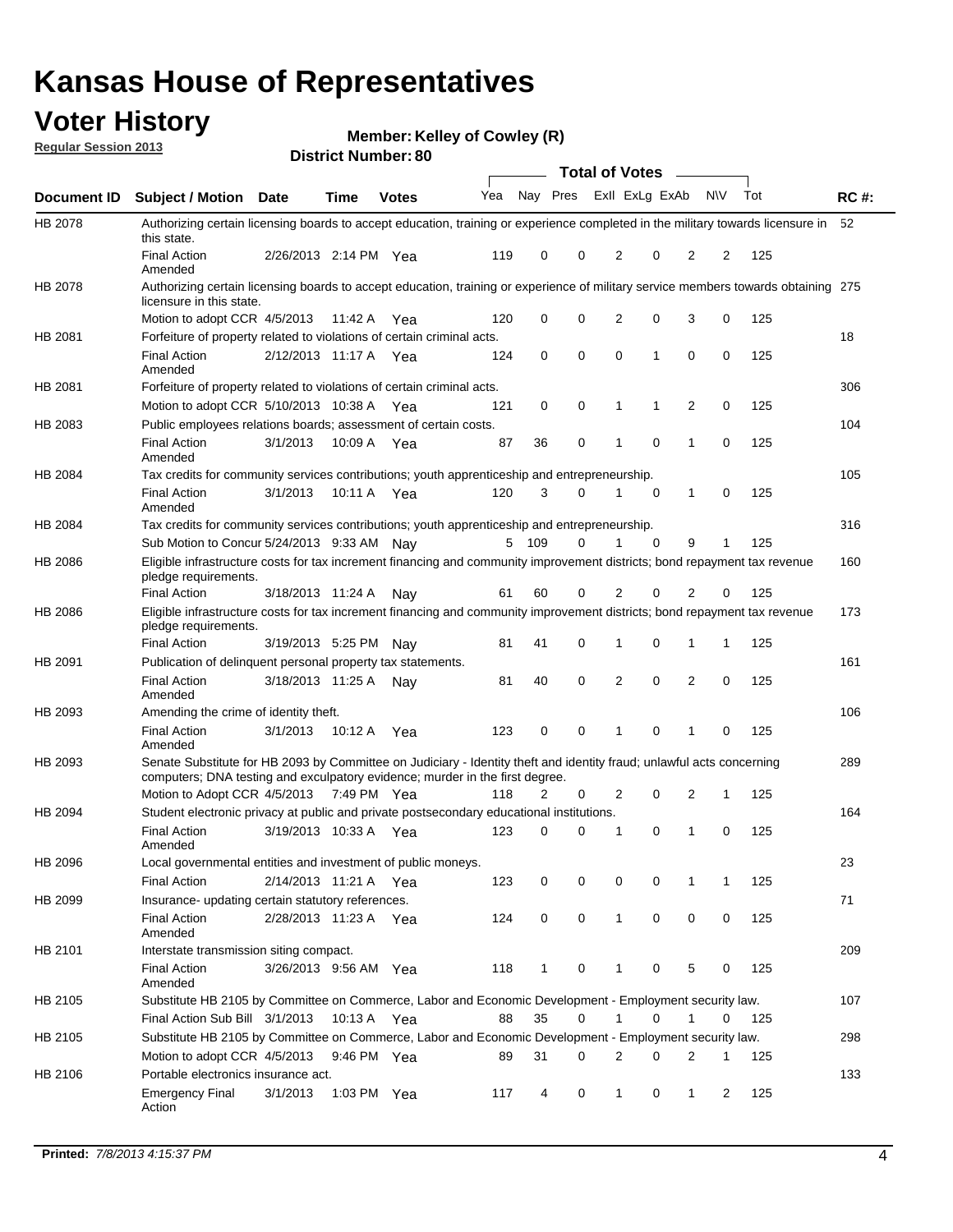## **Voter History**

**Member: Kelley of Cowley (R)** 

**Regular Session 2013**

|                    |                                                                                                                                                                                                                                                                      |                       |             | PISUILLINUIIIDEL.OU |     |                | Total of Votes – |                |          |                |                |     |             |
|--------------------|----------------------------------------------------------------------------------------------------------------------------------------------------------------------------------------------------------------------------------------------------------------------|-----------------------|-------------|---------------------|-----|----------------|------------------|----------------|----------|----------------|----------------|-----|-------------|
| <b>Document ID</b> | <b>Subject / Motion</b>                                                                                                                                                                                                                                              | <b>Date</b>           | <b>Time</b> | <b>Votes</b>        | Yea | Nay Pres       |                  | Exll ExLg ExAb |          |                | <b>NV</b>      | Tot | <b>RC#:</b> |
| HB 2107            | Insurance; enacting the electronic notice and document act.                                                                                                                                                                                                          |                       |             |                     |     |                |                  |                |          |                |                |     | 134         |
|                    | <b>Emergency Final</b><br><b>Action Amend</b>                                                                                                                                                                                                                        | 3/1/2013              |             | 1:04 PM Yea         | 121 | 0              | 0                | $\mathbf 1$    | 0        | 1              | 2              | 125 |             |
| HB 2107            | Insurance; enacting the electronic notice and document act, return of premiums separate from the notice of adverse<br>underwriting decision, statutory updates, uninsurable health plan increase in lifetime limit, mandate lite, certain company<br>dividend plans. |                       |             |                     |     |                |                  |                |          |                |                |     | 281         |
|                    | Motion to Adopt CCR 4/5/2013                                                                                                                                                                                                                                         |                       |             | 4:06 PM Yea         | 69  | 50             | 0                | 2              | 0        | 3              | 1              | 125 |             |
| HB 2109            | School finance; military pupil count.                                                                                                                                                                                                                                |                       |             |                     |     |                |                  |                |          |                |                |     | 108         |
|                    | <b>Final Action</b>                                                                                                                                                                                                                                                  | 3/1/2013              | 10:15 A     | Nay                 | 104 | 19             | 0                | 1              | 0        | $\mathbf{1}$   | 0              | 125 |             |
| HB 2109            | Enacting the Kansas children's protection act.                                                                                                                                                                                                                       |                       |             |                     |     |                |                  |                |          |                |                |     | 277         |
|                    | Motion to Adopt CCR 4/5/2013                                                                                                                                                                                                                                         |                       | 12:31 P     | Yea                 | 116 | 2              | 0                | 2              | 0        | 3              | 2              | 125 |             |
| HB 2112            | Campaign finance; transfer of campaign money to another candidacy.                                                                                                                                                                                                   |                       |             |                     |     |                |                  |                |          |                |                |     | 72          |
|                    | <b>Final Action</b><br>Amended                                                                                                                                                                                                                                       | 2/28/2013 11:25 A Yea |             |                     | 95  | 29             | 0                | 1              | 0        | 0              | 0              | 125 |             |
| HB 2114            | Debt setoff; collection assistance fee.                                                                                                                                                                                                                              |                       |             |                     |     |                |                  |                |          |                |                |     | 21          |
|                    | <b>Final Action</b>                                                                                                                                                                                                                                                  | 2/13/2013 11:34 A     |             | Nay                 | 90  | 32             | 0                | 0              | 0        | 3              | 0              | 125 |             |
| HB 2115            | Relating to the employment of retired judges and justices.                                                                                                                                                                                                           |                       |             |                     |     |                |                  |                |          |                |                |     | 73          |
|                    | <b>Final Action</b>                                                                                                                                                                                                                                                  | 2/28/2013 11:27 A     |             | Yea                 | 124 | 0              | 0                | 1              | 0        | 0              | 0              | 125 |             |
| HB 2115            | Courts; employment of retired judges and justices; court debt setoff.                                                                                                                                                                                                |                       |             |                     |     |                |                  |                |          |                |                |     | 309         |
|                    | Motion to Adopt CCR 5/14/2013 2:14 PM Yea                                                                                                                                                                                                                            |                       |             |                     | 100 | 13             | 0                | 1              | 0        | 9              | $\overline{2}$ | 125 |             |
| HB 2118            | Preservation of historic property; environs authority deleted.                                                                                                                                                                                                       |                       |             |                     |     |                |                  |                |          |                |                |     | 62          |
|                    | <b>Final Action</b>                                                                                                                                                                                                                                                  | 2/27/2013 12:30 P     |             | Yea                 | 99  | 24             | 0                | 1              | 0        | 1              | 0              | 125 |             |
| HB 2120            | Updating provisions relating to the Kansas bureau of investigations DNA database.                                                                                                                                                                                    |                       |             |                     |     |                |                  |                |          |                |                |     | 109         |
|                    | <b>Final Action</b><br>Amended                                                                                                                                                                                                                                       | 3/1/2013              | 10:16 A     | Yea                 | 121 | $\overline{2}$ | 0                | 1              | 0        | 1              | 0              | 125 |             |
| HB 2120            | Updating provisions relating to DNA collection and DNA evidence; amending the definition of a bet for purposes of the Kansas 302<br>criminal code; sentencing for possession of a firearm during a drug felony<br>Motion to adopt CCR 5/9/2013 11:32 A Nay           |                       |             |                     | 74  | 49             | 0                |                | 0        | 1              | 0              | 125 |             |
| HB 2122            | Real estate brokers and salespersons; licensing requirements; sales transaction requirements.                                                                                                                                                                        |                       |             |                     |     |                |                  |                |          |                |                |     | 37          |
|                    |                                                                                                                                                                                                                                                                      | 2/20/2013 11:13 A     |             |                     | 121 | 1              | $\Omega$         |                | 0        | 2              | 0              | 125 |             |
|                    | <b>Final Action</b><br>Amended                                                                                                                                                                                                                                       |                       |             | Yea                 |     |                |                  |                |          |                |                |     |             |
| HB 2125            | Increasing real estate broker's and salesperson's license fees.                                                                                                                                                                                                      |                       |             |                     |     |                |                  |                |          |                |                |     | 38          |
|                    | <b>Final Action</b>                                                                                                                                                                                                                                                  | 2/20/2013 12:16 P     |             | Nav                 | 71  | 50             | 1                | 0              | 0        | 0              | 3              | 125 |             |
| HB 2128            | Open records act; exceptions.<br><b>Final Action</b><br>Amended                                                                                                                                                                                                      | 2/28/2013 11:28 A     |             | Yea                 | 124 | 0              | 0                | 1              | $\Omega$ | 0              | 0              | 125 | 74          |
| HB 2128            | Open records act; exceptions.                                                                                                                                                                                                                                        |                       |             |                     |     |                |                  |                |          |                |                |     | 259         |
|                    | Motion to Concur                                                                                                                                                                                                                                                     | 4/3/2013              | 10:29 A     | Yea                 | 119 | 0              | 0                |                | 0        | 3              | 2              | 125 |             |
| HB 2130            | Elections; petition circulators.                                                                                                                                                                                                                                     |                       |             |                     |     |                |                  |                |          |                |                |     | 30          |
|                    | <b>Final Action</b>                                                                                                                                                                                                                                                  | 2/18/2013 11:17 A     |             | Yea                 | 118 | $\mathbf{1}$   | 0                | 2              | 0        | 4              | 0              | 125 |             |
| HB 2135            | Property tax exemption; military housing.                                                                                                                                                                                                                            |                       |             |                     |     |                |                  |                |          |                |                |     | 162         |
|                    | <b>Final Action</b>                                                                                                                                                                                                                                                  | 3/18/2013 11:27 A     |             | Yea                 | 117 | 4              | 0                | 2              | 0        | $\overline{2}$ | 0              | 125 |             |
| HB 2138            | Repealing statutes related to oil and gas.                                                                                                                                                                                                                           |                       |             |                     |     |                |                  |                |          |                |                |     | 53          |
|                    | <b>Final Action</b><br>Amended                                                                                                                                                                                                                                       | 2/26/2013 2:16 PM Yea |             |                     | 119 | 0              | 0                | 2              | 0        | $\overline{2}$ | 2              | 125 |             |
| HB 2139            | Canceled warrants.                                                                                                                                                                                                                                                   |                       |             |                     |     |                |                  |                |          |                |                |     | 75          |
|                    | <b>Final Action</b><br>Amended                                                                                                                                                                                                                                       | 2/28/2013 11:30 A     |             | Yea                 | 99  | 25             | 0                | 1              | 0        | 0              | 0              | 125 |             |
| HB 2139            | Canceled warrants.                                                                                                                                                                                                                                                   |                       |             |                     |     |                |                  |                |          |                |                |     | 266         |
|                    | Motion to Concur                                                                                                                                                                                                                                                     | 4/4/2013              | 2:40 PM     | Yea                 | 114 | 8              | 0                | 1              | 0        | 2              | 0              | 125 |             |
| HB 2140            | Repealing K.S.A. 72-60b03                                                                                                                                                                                                                                            |                       |             |                     |     |                |                  |                |          |                |                |     | 39          |
|                    | <b>Final Action</b>                                                                                                                                                                                                                                                  | 2/20/2013 12:17 P     |             | Yea                 | 122 | 0              | 0                | 0              | 0        | 0              | 3              | 125 |             |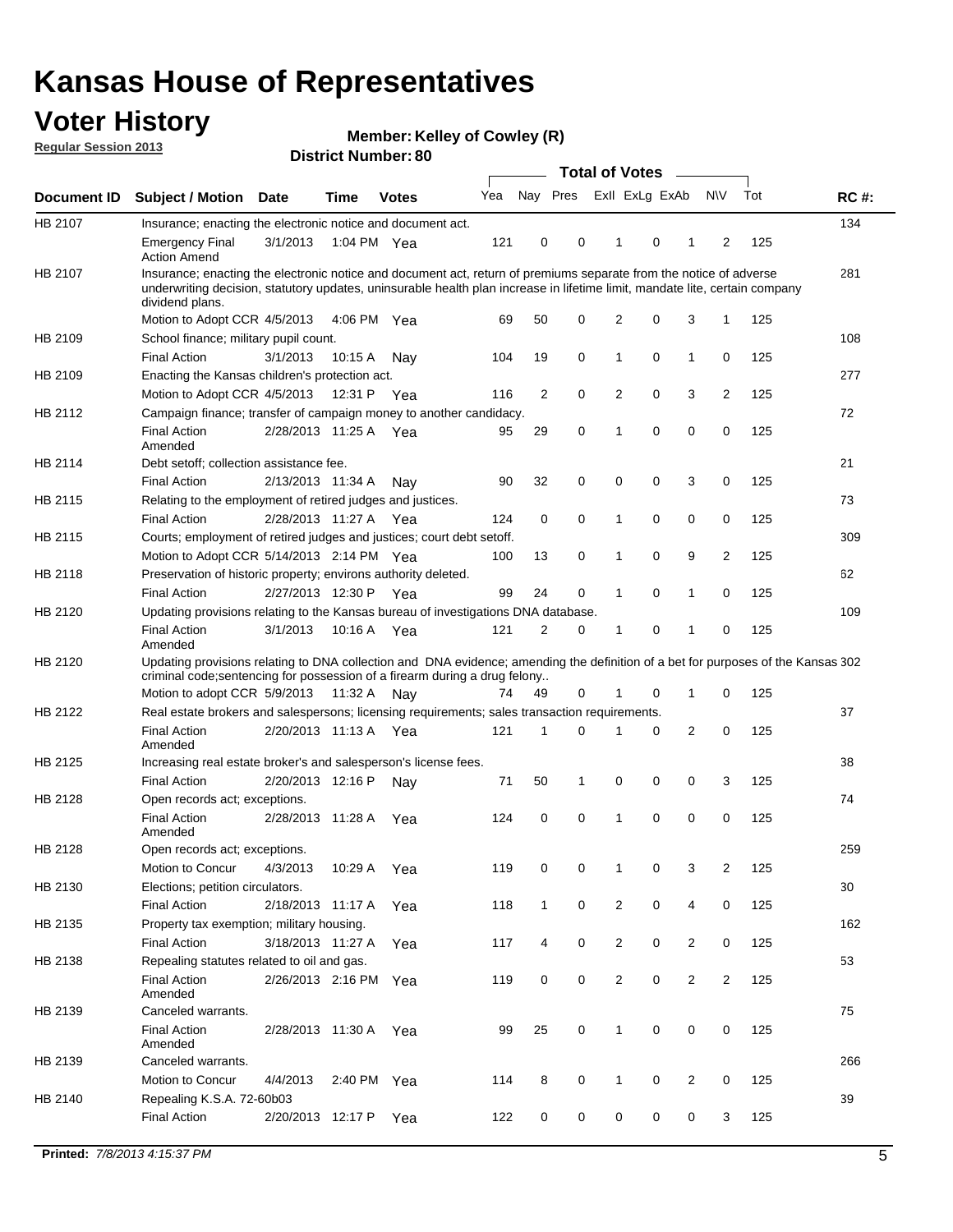## **Voter History**

**Member: Kelley of Cowley (R)** 

**Regular Session 2013**

|             |                                                                                                                                                                                                 |          |                       |              |                             |                | Total of Votes |          |             |                |     |     |             |
|-------------|-------------------------------------------------------------------------------------------------------------------------------------------------------------------------------------------------|----------|-----------------------|--------------|-----------------------------|----------------|----------------|----------|-------------|----------------|-----|-----|-------------|
| Document ID | <b>Subject / Motion Date</b>                                                                                                                                                                    |          | Time                  | <b>Votes</b> | Yea Nay Pres ExII ExLg ExAb |                |                |          |             |                | N\V | Tot | <b>RC#:</b> |
| HB 2141     | Repealer; elections process for certain unified school districts.<br><b>Final Action</b>                                                                                                        |          | 2/14/2013 11:23 A Yea |              | 123                         | 0              | $\mathbf 0$    | 0        | 0           | 1              | 1   | 125 | 24          |
| HB 2142     | Certain educational statutes concerning USD land transfers and higher education loan and grant programs.<br><b>Final Action</b>                                                                 |          | 2/20/2013 12:19 P Yea |              | 122                         | 0              | 0              | $\Omega$ | $\Omega$    | 0              | 3   | 125 | 40          |
| HB 2143     | Repealing outdated provisions relating to the purchase of certain real estate by the department of corrections.<br><b>Final Action</b>                                                          |          | 2/20/2013 11:09 A Yea |              |                             | 0              | 0              |          | $\Omega$    | $\overline{2}$ | 0   | 125 | 34          |
| HB 2144     | Repealing unnecessary statutes relating to juveniles.                                                                                                                                           |          |                       |              | 122                         |                |                |          |             |                |     |     | 76          |
| HB 2145     | <b>Final Action</b><br>Repealing K.S.A. 75-5028; concerning the sale of real estate by the secretary of transportation.                                                                         |          | 2/28/2013 11:32 A Yea |              | 124                         | 0              | $\Omega$       |          | $\Omega$    | $\Omega$       | 0   | 125 | 35          |
| HB 2146     | <b>Final Action</b><br>Repealing the cancer drug repository program K.S.A. 2012 Supp. 65-1664 through 65-1667 and amending K.S.A. 2012 Supp. 77<br>65-1636.                                     |          | 2/20/2013 11:11 A Yea |              | 122                         | 0              | 0              | 1        | $\Omega$    | $\overline{2}$ | 0   | 125 |             |
| HB 2147     | <b>Final Action</b><br>Repealer; use of metric system on certain road signs and markers, moving of heavy vehicles on bridges or culverts, interstate 94<br>bridges.                             |          | 2/28/2013 11:33 A     | Yea          | 124                         | 0              | 0              |          | 0           | 0              | 0   | 125 |             |
| HB 2148     | <b>Final Action</b><br>Repealers; postsecondary education scholarship provisions.                                                                                                               | 3/1/2013 |                       | 9:52 AM Yea  | 123                         | 0              | 0              |          | 0           | 1              | 0   | 125 | 41          |
| HB 2149     | <b>Final Action</b><br>Repealers; postsecondary education student loans and tuition grants.                                                                                                     |          | 2/20/2013 12:21 P     | Yea          | 106                         | 16             | 0              | 0        | $\mathbf 0$ | 0              | 3   | 125 | 42          |
| HB 2149     | <b>Final Action</b><br>Repealing a \$500,000 transfer from highway patrol training center fund to the state general fund.                                                                       |          | 2/20/2013 12:22 P     | Yea          | 108                         | 14             | $\mathbf 0$    | 0        | 0           | 0              | 3   | 125 | 314         |
| HB 2150     | Motion to Concur<br>Repealers; workforce development loan program act.                                                                                                                          |          | 5/23/2013 10:22 A Yea |              | 113                         | 0              | 0              | 1        | 0           | 8              | 3   | 125 | 78          |
| HB 2150     | <b>Final Action</b><br>Senate Substitute for HB 2150 by Committee on Commerce--Concerning the Kansas employment first oversight commission.                                                     |          | 2/28/2013 11:34 A     | Yea          | 94                          | 30             | $\mathbf 0$    | 1        | $\mathbf 0$ | 0              | 0   | 125 | 267         |
| HB 2151     | Motion to Concur<br>Repealers; report on medically underserved areas of the state.                                                                                                              |          | 4/4/2013 2:44 PM Yea  |              | 110                         | 12             | 0              | 1        | 0           | 2              | 0   | 125 | 63          |
| HB 2152     | <b>Final Action</b><br>Repealer: uniform land sales practices act.                                                                                                                              |          | 2/27/2013 12:31 P     | Yea          | 123                         | 0              | 0              | 1        | 0           | $\mathbf{1}$   | 0   | 125 | 36          |
| HB 2153     | <b>Final Action</b><br>Unused medications act; dontating entities.                                                                                                                              |          | 2/20/2013 11:12 A     | Yea          | 122                         | 0              | 0              | 1        | 0           | 2              | 0   | 125 | 64          |
|             | <b>Final Action</b><br>Amended                                                                                                                                                                  |          | 2/27/2013 12:33 P     | Yea          | 123                         | 0              | $\mathbf 0$    |          | 0           | 1              | 0   | 125 |             |
| HB 2154     | Senate Substitute for HB 2154 by Committee on Public Health and Welfare--Cosmetology; relating to licensure and renewal of 31<br>persons, salons and clinics.<br><b>Final Action</b><br>Amended |          | 2/18/2013 11:19 A     | Yea          | 119                         | 0              | 0              | 2        | 0           |                | 0   | 125 |             |
| HB 2155     | Cosmetology; relating to licensure and renewal.<br><b>Final Action</b>                                                                                                                          |          | 2/18/2013 11:21 A Yea |              | 119                         | 0              | 0              | 2        | 0           | 4              | 0   | 125 | 32          |
| HB 2156     | Amended<br>Repealers; school finance; area vocational school fund; local effort as applied to U.S.D. No. 450<br><b>Final Action</b>                                                             |          | 2/20/2013 12:23 P     | Yea          | 122                         | 0              | 0              | 0        | 0           | 0              | 3   | 125 | 43          |
| HB 2160     | Quality care assessment on skilled nursing care facilities.<br><b>Final Action</b>                                                                                                              | 3/7/2013 | 12:13 P               | Nay          | 100                         | 21             | 0              | 1        | 0           | 3              | 0   | 125 | 144         |
| HB 2162     | Prohibition on use of state appropriated moneys to lobby relating to gun control at federal, state and local ogvernment level.<br><b>Final Action</b><br>Amended                                |          | 2/28/2013 11:36 A Yea |              | 120                         | $\overline{4}$ | 0              | 1        | 0           | 0              | 0   | 125 | 79          |
| HB 2162     | Prohibition on use of state appropriated moneys to lobby at federal, state and local government levels relating to gun control.<br>Motion to adopt CCR 5/21/2013 2:52 PM Yea                    |          |                       |              | 83                          | 28             | $\Omega$       | 1        | 0           | 13             | 0   | 125 | 312         |
| HB 2163     | Relating to garnishment proceedings.<br><b>Final Action</b>                                                                                                                                     |          | 2/28/2013 11:37 A     | Yea          | 124                         | 0              | 0              | 1        | 0           | 0              | 0   | 125 | 80          |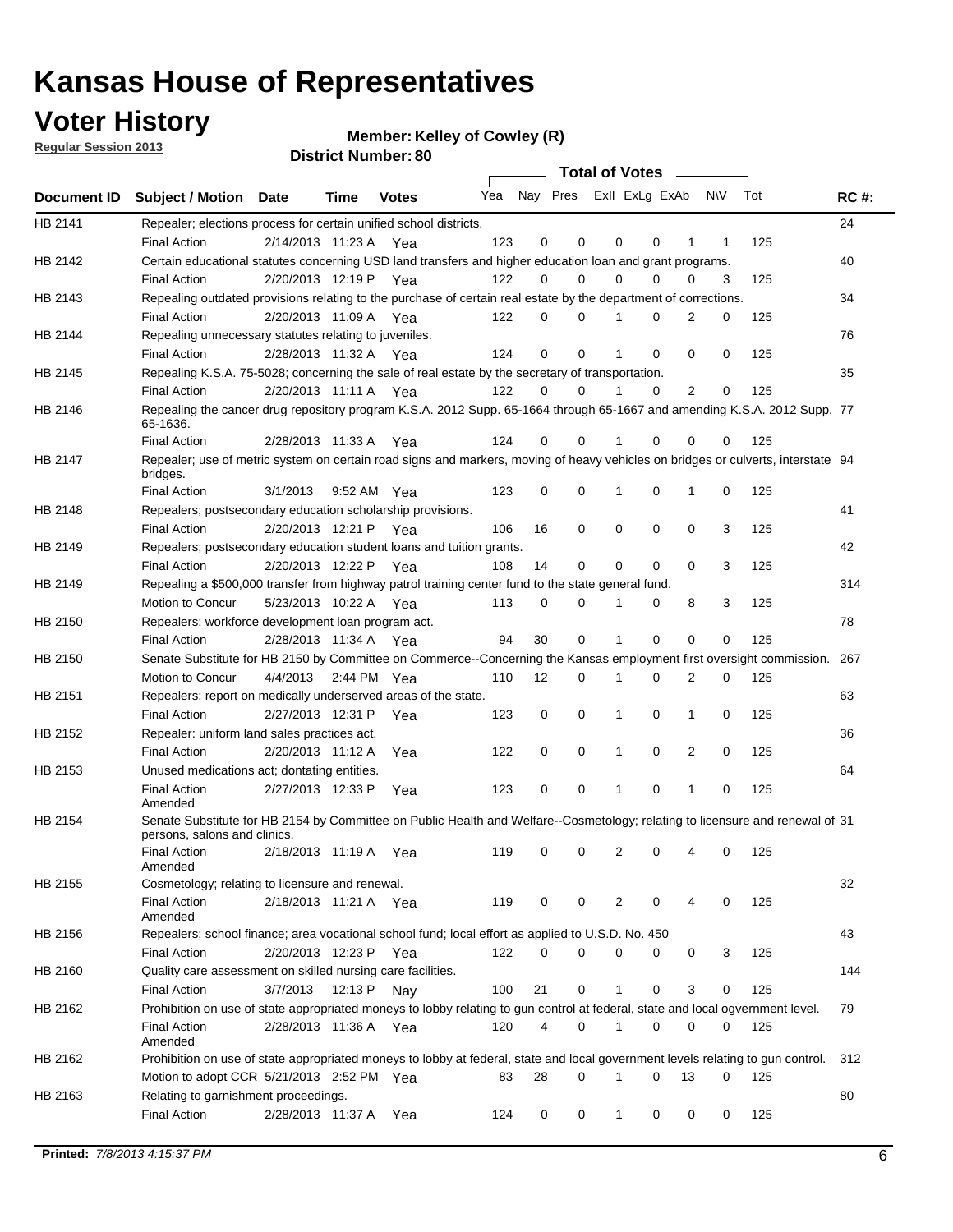## **Voter History**

**Member: Kelley of Cowley (R)** 

**Regular Session 2013**

|             |                                                                                                                                                                                                                                    |                       |             | <b>DISUILLINUIIIDEL.OU</b> |     |              |                  |                |          |                |              |     |             |
|-------------|------------------------------------------------------------------------------------------------------------------------------------------------------------------------------------------------------------------------------------|-----------------------|-------------|----------------------------|-----|--------------|------------------|----------------|----------|----------------|--------------|-----|-------------|
|             |                                                                                                                                                                                                                                    |                       |             |                            | Yea | Nay Pres     | Total of Votes – | Exll ExLg ExAb |          |                | <b>NV</b>    | Tot | <b>RC#:</b> |
| Document ID | <b>Subject / Motion</b>                                                                                                                                                                                                            | <b>Date</b>           | Time        | <b>Votes</b>               |     |              |                  |                |          |                |              |     |             |
| HB 2164     | Relating to jurors; information disqualifying prospective juror from jury service.<br><b>Final Action</b><br>Amended                                                                                                               | 2/25/2013 12:12 P Yea |             |                            | 75  | 45           | 0                | 0              | 0        | 0              | 5            | 125 | 47          |
| HB 2164     | Juries and grand juries.                                                                                                                                                                                                           |                       |             |                            |     |              |                  |                |          |                |              |     | 284         |
|             | Motion to Adopt CCR 4/5/2013                                                                                                                                                                                                       |                       |             | 5:53 PM Yea                | 92  | 28           | 0                | 2              | 0        | 2              | 1            | 125 |             |
| HB 2166     | Sub HB 2166 by Committee on Judiciary -- Relating to the medical assistance recovery program.                                                                                                                                      |                       |             |                            |     |              |                  |                |          |                |              |     | 165         |
|             | Final Action Sub Bill 3/19/2013 10:34 A Yea<br>Amended                                                                                                                                                                             |                       |             |                            | 112 | 11           | 0                | 1              | 0        | 1              | 0            | 125 |             |
| HB 2167     | Establishing Native American legislative day at the capitol.                                                                                                                                                                       |                       |             |                            |     |              |                  |                |          |                |              |     | 54          |
|             | <b>Final Action</b>                                                                                                                                                                                                                | 2/26/2013 2:17 PM Yea |             |                            | 119 | 0            | $\Omega$         | 2              | 0        | $\overline{2}$ | 2            | 125 |             |
| HB 2167     | Senate Substitute for HB 2167 by Committee on Federal and State Affairs -- Concerning fireworks; regulations thereof.                                                                                                              |                       |             |                            |     |              |                  |                |          |                |              |     | 261         |
|             | Motion to Concur                                                                                                                                                                                                                   | 4/4/2013              | 11:11 A Nay |                            | 100 | 23           | $\Omega$         | 1              | 0        | 1              | 0            | 125 |             |
| HB 2169     | Allowing for proceedings to determine final disposition of prisoner's pending probation revocations.                                                                                                                               |                       |             |                            |     |              |                  |                |          |                |              |     | 49          |
|             | <b>Final Action</b>                                                                                                                                                                                                                | 2/26/2013 2:10 PM Yea |             |                            | 119 | 0            | $\Omega$         | 0              | 0        | 0              | 6            | 125 |             |
| HB 2170     | Concerning sentencing dispositions, probation and postrelease supervision.                                                                                                                                                         |                       |             |                            |     |              |                  |                |          |                |              |     | 110         |
|             | <b>Final Action</b><br>Amended                                                                                                                                                                                                     | 3/1/2013              |             | 10:23 A Yea                | 79  | 44           | 0                | 1              | 0        | 1              | 0            | 125 |             |
| HB 2170     | Concerning sentencing dispositions, probation and postrelease supervision.                                                                                                                                                         |                       |             |                            |     |              |                  |                |          |                |              |     | 256         |
|             | Motion to Concur                                                                                                                                                                                                                   | 4/1/2013              | 10:54 A     | Yea                        | 75  | 44           | 0                | 1              | 0        | $\overline{2}$ | 3            | 125 |             |
| HB 2172     | Cemeteries; cemetery corporations and cemetery merchandise.                                                                                                                                                                        |                       |             |                            |     |              |                  |                |          |                |              |     | 81          |
|             | <b>Final Action</b><br>Amended                                                                                                                                                                                                     | 2/28/2013 11:38 A Yea |             |                            | 124 | 0            | $\Omega$         | 1              | $\Omega$ | $\Omega$       | 0            | 125 |             |
| HB 2176     | The Eisenhower foundation license plate.                                                                                                                                                                                           |                       |             |                            |     |              |                  |                |          |                |              |     | 57          |
|             | <b>Final Action</b>                                                                                                                                                                                                                | 2/27/2013 12:11 P     |             | Yea                        | 112 | 11           | 0                | 0              | 0        | 1              | 1            | 125 |             |
| HB 2177     | Relating to motor carriers; concerning safety rules and regulations; certificates of convenience and necessity; transportation of 55<br>certain materials.                                                                         |                       |             |                            |     |              |                  |                |          |                |              |     |             |
|             | <b>Final Action</b><br>Amended                                                                                                                                                                                                     | 2/26/2013 2:18 PM Yea |             |                            | 119 | 0            | $\Omega$         | $\overline{2}$ | 0        | $\overline{2}$ | 2            | 125 |             |
| HB 2179     | Amending the secretary of labor's role of taking assignment of wage claims.                                                                                                                                                        |                       |             |                            |     |              |                  |                |          |                |              |     | 111         |
|             | <b>Final Action</b><br>Amended                                                                                                                                                                                                     | 3/1/2013              |             | 10:24 A Yea                | 87  | 36           | 0                | 1              | 0        | 1              | 0            | 125 |             |
| HB 2181     | Authorizing licensing bodies to accept certain online distance education courses towards licensure for military service member 55<br>applicants                                                                                    |                       |             |                            |     |              |                  |                |          |                |              |     |             |
|             | <b>Final Action</b>                                                                                                                                                                                                                | 2/27/2013 12:34 P     |             | Yea                        | 123 | 0            | 0                | 1              | 0        | 1              | 0            | 125 |             |
| HB 2182     | Relating to grand juries.                                                                                                                                                                                                          |                       |             |                            |     |              |                  |                |          |                |              |     | 152         |
|             | <b>Final Action</b><br>Amended                                                                                                                                                                                                     | 3/13/2013 11:20 A     |             | Yea                        | 100 | 24           | 0                | 0              | 0        | 1              | 0            | 125 |             |
| HB 2183     | Substitute HB 2183 by Committee on Health and Human Services - - designation and control of infectious and contagious<br>diseases.                                                                                                 |                       |             |                            |     |              |                  |                |          |                |              |     | 112         |
|             | Final Action Sub Bill 3/1/2013<br>Amended                                                                                                                                                                                          |                       |             | 10:26 A Yea                | 122 | $\mathbf{1}$ | 0                | $\mathbf{1}$   | 0        | $\mathbf 1$    | 0            | 125 |             |
| HB 2183     | Substitute HB 2183 by Committee on Health and Human Services -- department of health and environment statutory duties<br>and functions, infectious and contagious diseases, laboratory services, health information technology and |                       |             |                            |     |              |                  |                |          |                |              |     | 297         |
|             | Motion to Adopt CCR 4/5/2013                                                                                                                                                                                                       |                       |             | 9:37 PM Yea                | 120 | 0            | 0                | 2              | 0        | 2              | $\mathbf{1}$ | 125 |             |
| HB 2185     | Consolidation of citites and counties; dual majority vote.<br><b>Final Action</b>                                                                                                                                                  | 3/1/2013              |             | 10:27 A Yea                | 119 | 4            | 0                | $\mathbf{1}$   | 0        | 1              | 0            | 125 | 113         |
| HB 2193     | Amended<br>Public facilities; accessiblity standards for disabled persons.                                                                                                                                                         |                       |             |                            |     |              |                  |                |          |                |              |     | 145         |
|             |                                                                                                                                                                                                                                    | 3/7/2013              |             | 12:14 P Yea                | 121 | 0            | 0                | 1              | 0        | 3              | 0            | 125 |             |
|             | <b>Final Action</b>                                                                                                                                                                                                                |                       |             |                            |     |              |                  |                |          |                |              |     | 146         |
| HB 2195     | Claims against the state; 2012 Joint Committee recommendations.<br><b>Final Action</b><br>Amended                                                                                                                                  | 3/7/2013              |             | 12:16 P Yea                | 110 | 10           | 0                | 1              | 0        | 3              | 1            | 125 |             |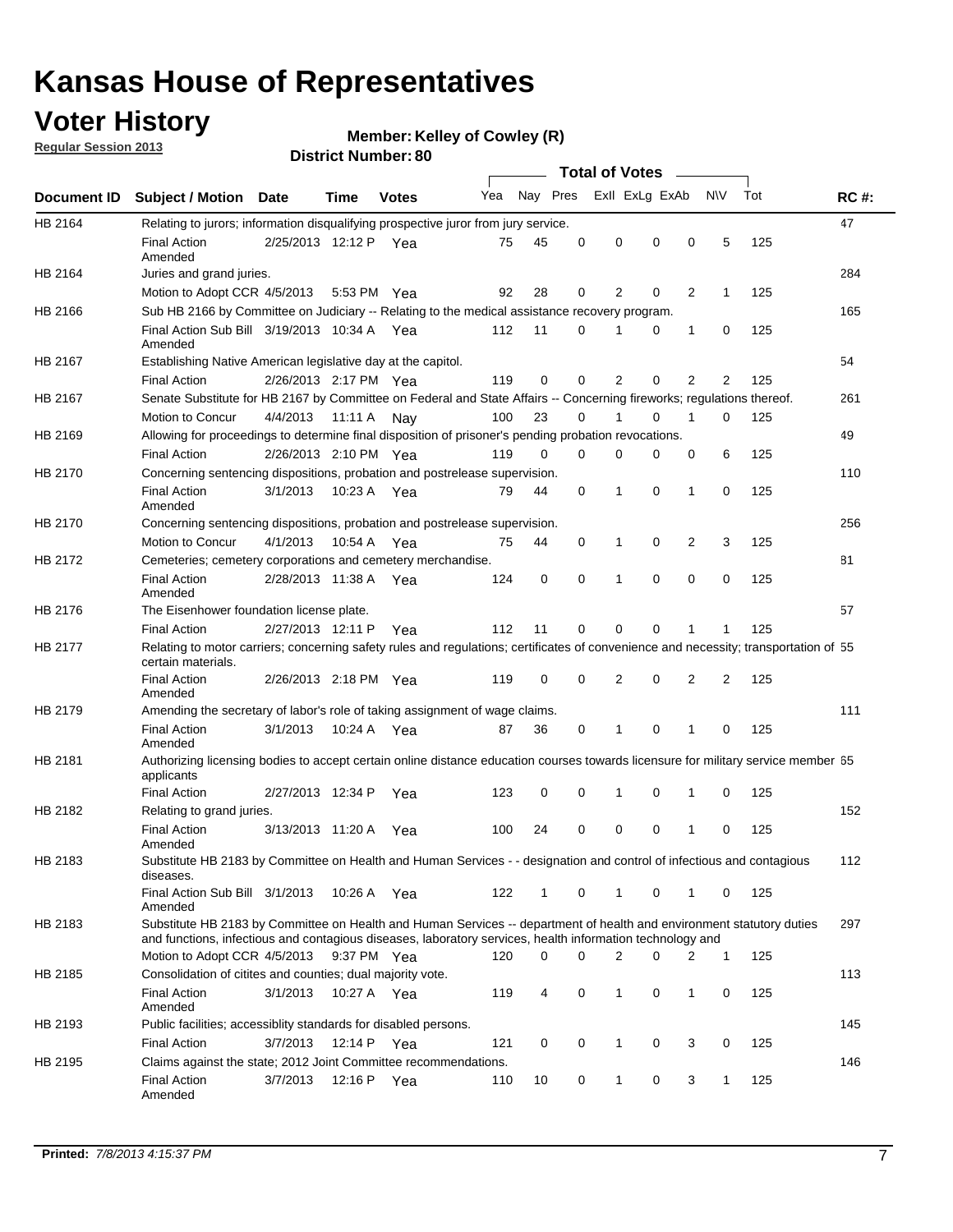## **Voter History**

**Member: Kelley of Cowley (R)** 

**Regular Session 2013**

|             |                                                                                                                                                                                                                |                       |             |              |     |             |             | <b>Total of Votes</b> |   |                |              |     |             |
|-------------|----------------------------------------------------------------------------------------------------------------------------------------------------------------------------------------------------------------|-----------------------|-------------|--------------|-----|-------------|-------------|-----------------------|---|----------------|--------------|-----|-------------|
| Document ID | <b>Subject / Motion Date</b>                                                                                                                                                                                   |                       | Time        | <b>Votes</b> | Yea | Nay Pres    |             | Exll ExLg ExAb        |   |                | <b>NV</b>    | Tot | <b>RC#:</b> |
| HB 2197     | Kansas state high school activities association; membership of board of directors and executive board.                                                                                                         |                       |             |              |     |             |             |                       |   |                |              |     | 249         |
|             | <b>Emergency Final</b><br><b>Action Amend</b>                                                                                                                                                                  | 3/26/2013 8:46 PM Yea |             |              | 69  | 53          | 0           |                       | 0 | 2              | 0            | 125 |             |
| HB 2199     | Second amendment protection act.                                                                                                                                                                               |                       |             |              |     |             |             |                       |   |                |              |     | 157         |
|             | <b>Final Action</b><br>Amended                                                                                                                                                                                 | 3/14/2013 11:34 A     |             | Yea          | 94  | 29          | 0           | 0                     | 0 | 2              | 0            | 125 |             |
| HB 2199     | Senate Substitute for HB 2199 by Committee on Federal and State Affairs--Secretary of Administration; successor; diretor of<br>accounts and reports; certain rules and regulations; Kansas liquor control act. |                       |             |              |     |             |             |                       |   |                |              |     | 313         |
|             | Motion to adopt CCR 5/22/2013 2:17 PM Nav                                                                                                                                                                      |                       |             |              | 89  | 23          | 0           | 1                     | 0 | 12             | 0            | 125 |             |
| HB 2200     | Executive chief information technology officer; office of information tehcnology services.                                                                                                                     |                       |             |              |     |             |             |                       |   |                |              |     | 114         |
|             | <b>Final Action</b><br>Amended                                                                                                                                                                                 | 3/1/2013              | 10:28 A     | Yea          | 121 | 2           | 0           | 1                     | 0 | 1              | 0            | 125 |             |
| HB 2201     | Telecommunications; regulation by the state corporation commission and distributions from the Kansas universal service<br>fund.                                                                                |                       |             |              |     |             |             |                       |   |                |              |     | 33          |
|             | <b>Final Action</b><br>Amended                                                                                                                                                                                 | 2/18/2013 11:24 A     |             | Yea          | 118 | 1           | 0           | 2                     | 0 | 4              | 0            | 125 |             |
| HB 2201     | Telecommunications; regulation by the state corporation commission and distributions from the Kansas universal service<br>fund.                                                                                |                       |             |              |     |             |             |                       |   |                |              |     | 278         |
|             | Motion to Adopt CCR 4/5/2013                                                                                                                                                                                   |                       | 12:57 P     | Nav          | 99  | 20          | 0           | 2                     | 0 | 3              | $\mathbf{1}$ | 125 |             |
| HB 2202     | Providing automatic relief from certain motor carrier restrictions upon the governor's declaration of emergency.                                                                                               |                       |             |              |     |             |             |                       |   |                |              |     | 44          |
|             | <b>Final Action</b><br>Amended                                                                                                                                                                                 | 2/20/2013 12:25 P     |             | Yea          | 122 | 0           | 0           | 0                     | 0 | 0              | 3            | 125 |             |
| HB 2203     | Relating to exercise of religion.                                                                                                                                                                              |                       |             |              |     |             |             |                       |   |                |              |     | 115         |
|             | <b>Final Action</b><br>Amended                                                                                                                                                                                 | 3/1/2013              | 10:31 A     | Yea          | 109 | 14          | 0           | 1                     | 0 | 1              | 0            | 125 |             |
| HB 2203     | Relating to exercise of religion.                                                                                                                                                                              |                       |             |              |     |             |             |                       |   |                |              |     | 200         |
|             | Motion to Concur                                                                                                                                                                                               | 3/25/2013 9:41 AM     |             | Yea          | 109 | 12          | 0           | 2                     | 0 | 2              | 0            | 125 |             |
| HB 2204     | Relating to redemption of real property.                                                                                                                                                                       |                       |             |              |     |             |             |                       |   |                |              |     | 116         |
|             | <b>Final Action</b><br>Amended                                                                                                                                                                                 | 3/1/2013              | 10:32 A     | Yea          | 123 | $\mathbf 0$ | 0           | 1                     | 0 | $\mathbf{1}$   | 0            | 125 |             |
| HB 2204     | Extending the judicial branch surcharge for two years.                                                                                                                                                         |                       |             |              |     |             |             |                       |   |                |              |     | 308         |
|             | Motion to adopt CCR 5/13/2013 10:38 A Yea                                                                                                                                                                      |                       |             |              | 121 | 1           | 0           | 0                     | 0 | 3              | 0            | 125 |             |
| HB 2205     | Adoption hearings; time and waiver of notice.                                                                                                                                                                  |                       |             |              |     |             |             |                       |   |                |              |     | 117         |
|             | <b>Final Action</b><br>Amended                                                                                                                                                                                 | 3/1/2013              | 10:33 A Yea |              | 123 | 0           | 0           | 1                     | 0 | 1              | 0            | 125 |             |
| HB 2207     | Substitute HB 2207 by Committee on Agriculture and Natural Resources--Amending provisions relating to the regulation and<br>certification of animal feeding facilities.                                        |                       |             |              |     |             |             |                       |   |                |              |     | 56          |
|             | Final Action Sub Bill 2/26/2013 2:20 PM Yea                                                                                                                                                                    |                       |             |              | 119 | 0           | 0           | 2                     | 0 | $\overline{2}$ | 2            | 125 |             |
| HB 2207     | Substitute HB 2207 by Committee on Agriculture and Natural Resources--Amending provisions relating to the regulation and 257<br>certification of animal feeding facilities.                                    |                       |             |              |     |             |             |                       |   |                |              |     |             |
|             | Motion to Concur                                                                                                                                                                                               | 4/1/2013              | 2:23 PM N\V |              | 119 | 0           | 0           | 1                     | 0 | 3              | 2            | 125 |             |
| HB 2209     | Amendments to the Kansas offender registration act.                                                                                                                                                            |                       |             |              |     |             |             |                       |   |                |              |     | 66          |
|             | <b>Final Action</b><br>Amended                                                                                                                                                                                 | 2/27/2013 12:35 P Yea |             |              | 123 | 0           | $\mathbf 0$ | $\mathbf{1}$          | 0 | $\mathbf{1}$   | 0            | 125 |             |
| HB 2210     | Elections; change of party affiliation.                                                                                                                                                                        |                       |             |              |     |             |             |                       |   |                |              |     | 132         |
|             | <b>Emergency Final</b><br><b>Action Amend</b>                                                                                                                                                                  | 3/1/2013              | 1:02 PM Yea |              | 72  | 49          | 0           |                       | 0 | 1              | 2            | 125 |             |
| HB 2212     | Concerning the requirements to receiving a service grant through the veterans claims assistance program.                                                                                                       |                       |             |              |     |             |             |                       |   |                |              |     | 118         |
|             | <b>Final Action</b>                                                                                                                                                                                            | 3/1/2013              | 10:34 A Yea |              | 123 | 0           | 0           | $\mathbf{1}$          | 0 | 1              | 0            | 125 |             |
| HB 2213     | Member elections and retirement benefit determinations and one-time payments under KPERS act of 2015.                                                                                                          |                       |             |              |     |             |             |                       |   |                |              |     | 27          |
|             | <b>Final Action</b><br>Amended                                                                                                                                                                                 | 2/15/2013 11:19 A Yea |             |              | 115 | 0           | 0           | 2                     | 2 | 3              | 3            | 125 |             |
| HB 2213     | Member elections and retirement benefit determinations and one-time payments under KPERS act of 2015.<br>Motion to adopt CCR 5/20/2013 2:11 PM ExAb                                                            |                       |             |              | 104 | $\Omega$    | $\Omega$    | $\mathbf{1}$          | 0 | 16             | 4            | 125 | 311         |
|             |                                                                                                                                                                                                                |                       |             |              |     |             |             |                       |   |                |              |     |             |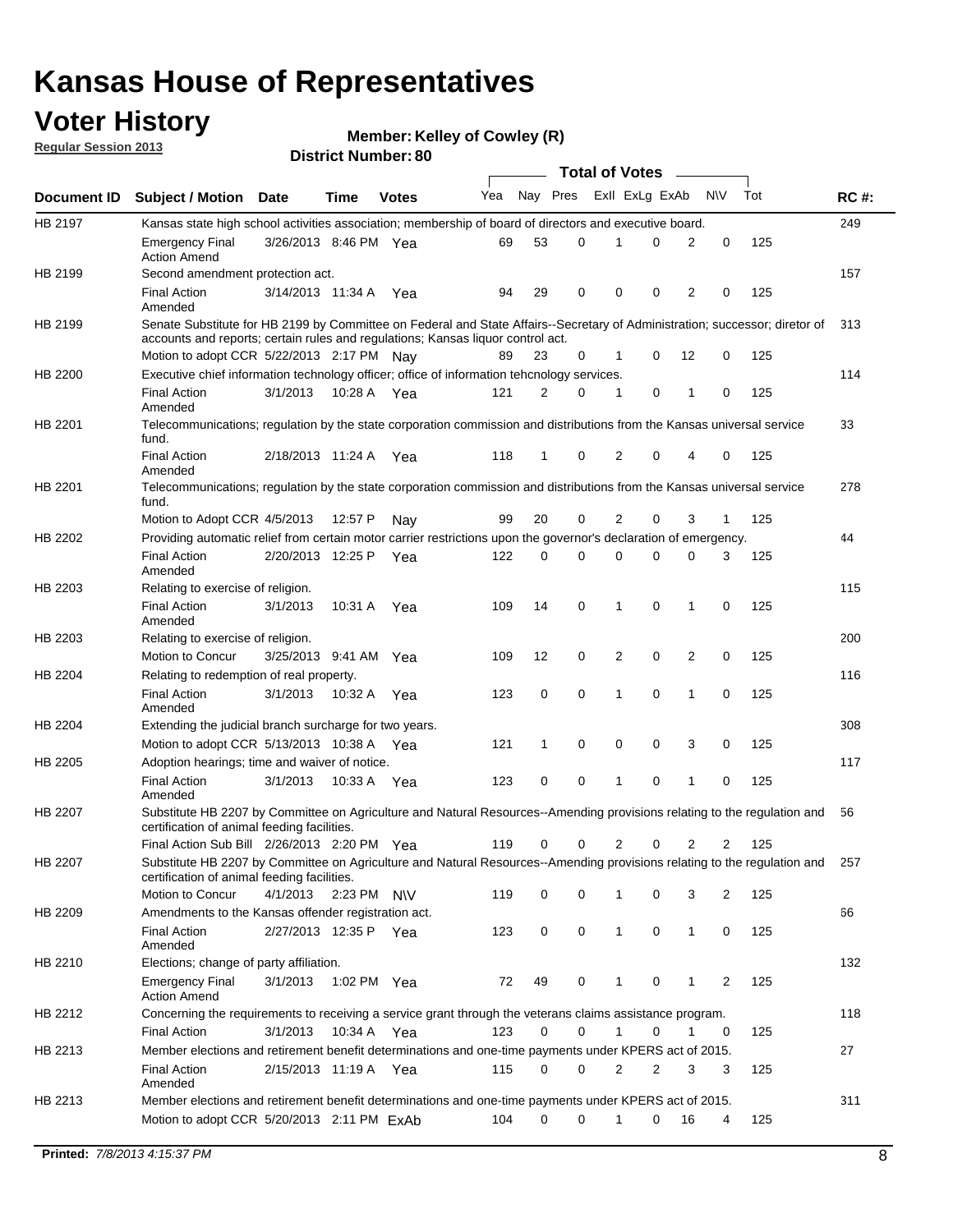## **Voter History**

**Member: Kelley of Cowley (R)** 

**Regular Session 2013**

|                |                                                                                                                                                                                                       |                       |             | <b>DISUILLINUIIIDEL.OU</b> |     |    |          | Total of Votes –                 |    |     |     |             |
|----------------|-------------------------------------------------------------------------------------------------------------------------------------------------------------------------------------------------------|-----------------------|-------------|----------------------------|-----|----|----------|----------------------------------|----|-----|-----|-------------|
| Document ID    | <b>Subject / Motion</b>                                                                                                                                                                               | Date                  | <b>Time</b> | <b>Votes</b>               | Yea |    | Nay Pres | Exll ExLg ExAb                   |    | N\V | Tot | <b>RC#:</b> |
| HB 2216        | Repealing certain joint committees and amending related statutes; amending the joint committees on special claims against<br>the state.                                                               |                       |             |                            |     |    |          |                                  |    |     |     | 119         |
|                | <b>Final Action</b><br>Amended                                                                                                                                                                        | 3/1/2013              | 10:36 A     | Yea                        | 91  | 32 | 0        | 0<br>1                           | 1  | 0   | 125 |             |
| HB 2216        | Repealing certain joint committees and amending related statutes; amending the joint committees on special claims against<br>the state.                                                               |                       |             |                            |     |    |          |                                  |    |     |     | 323         |
|                | Motion to adopt CCR 6/2/2013                                                                                                                                                                          |                       | 12:18 A     | <b>NV</b>                  | 81  | 28 | 0        | 0<br>1                           | 6  | 9   | 125 |             |
| HB 2217        | Creating the crime of female genital mutilation and setting the penalty.                                                                                                                              |                       |             |                            |     |    |          |                                  |    |     |     | 120         |
|                | <b>Final Action</b><br>Amended                                                                                                                                                                        | 3/1/2013              |             | 10:37 A Yea                | 123 |    | 0<br>0   | $\mathbf 0$<br>1                 | 1  | 0   | 125 |             |
| HB 2218        | Driving under the influence of alcohol or drugs; tests; implied consent; administrative hearings.                                                                                                     |                       |             |                            |     |    |          |                                  |    |     |     | 82          |
|                | <b>Final Action</b>                                                                                                                                                                                   | 2/28/2013 11:40 A     |             | Yea                        | 124 |    | 0<br>0   | $\Omega$                         | 0  | 0   | 125 |             |
| HB 2218        | Driving under the influence of alcohol or drugs; boating under the influence of alcohol or drugs; tests; implied consent;<br>administrative hearings; aggravated battery DUI.                         |                       |             |                            |     |    |          |                                  |    |     |     | 303         |
|                | Motion to adopt CCR 5/9/2013                                                                                                                                                                          |                       | 11:46 A     | Yea                        | 120 |    | 2<br>0   | 1<br>0                           | 1  | 1   | 125 |             |
| HB 2221        | Enacting the equal access act; school employees; professional employees organization.                                                                                                                 |                       |             |                            |     |    |          |                                  |    |     |     | 83          |
|                | <b>Final Action</b>                                                                                                                                                                                   | 2/28/2013 11:42 A     |             | Yea                        | 71  | 53 | 0        | 0<br>1                           | 0  | 0   | 125 |             |
| <b>HB 2222</b> | School districts; bullying policies.<br><b>Emergency Final</b>                                                                                                                                        | 3/1/2013              |             | 1:13 PM $Yea$              | 119 |    | 1<br>1   | 0<br>1                           | 1  | 2   | 125 | 141         |
| HB 2228        | <b>Action Amend</b><br>Decreased employer payments to group insurance reserve fund for KPERS plan of death and long-term disability benefits<br>during fiscal years 2014 and 2015.                    |                       |             |                            |     |    |          |                                  |    |     |     | 28          |
|                | <b>Final Action</b><br>Amended                                                                                                                                                                        | 2/15/2013 11:21 A Yea |             |                            | 115 |    | 0<br>0   | $\overline{2}$<br>$\overline{2}$ | 3  | 3   | 125 |             |
| HB 2231        | Substitute HB 2231 by Committee on Appropriations - Appropriations for FY 2014, FY 2015, FY 2016, FY 2017 and FY 2018<br>for various state agencies; capital improvement projects.                    |                       |             |                            |     |    |          |                                  |    |     |     | 177         |
|                | Final Action Sub Bill 3/20/2013 10:29 A<br>Amended                                                                                                                                                    |                       |             | Yea                        | 68  | 55 | 0        | 0<br>1                           | 1  | 0   | 125 |             |
| HB 2234        | Contracts between the Kansas turnpike authority and the Kansas department of transportation.                                                                                                          |                       |             |                            |     |    |          |                                  |    |     |     | 151         |
|                | <b>Final Action</b><br>Amended                                                                                                                                                                        | 3/11/2013 11:16 A Yea |             |                            | 81  | 41 | $\Omega$ | $\Omega$<br>$\mathbf 1$          | 2  | 0   | 125 |             |
| HB 2234        | Naming the secretary of transportation as the director of operations of the Kansas turnpike authority; pertaining to certain<br>contracts between the authority and the department of transportation. |                       |             |                            |     |    |          |                                  |    |     |     | 299         |
|                | Motion to Adopt CCR 4/5/2013                                                                                                                                                                          |                       | 10:12 P     | Yea                        | 76  | 44 | 0        | $\overline{2}$<br>0              | 2  | 1   | 125 |             |
| HB 2244        | Taxation of watercraft.                                                                                                                                                                               |                       |             |                            |     |    |          |                                  |    |     |     | 250         |
|                | <b>Emergency Final</b><br><b>Action Amend</b>                                                                                                                                                         | 3/26/2013 8:49 PM Yea |             |                            | 107 | 15 | 0        | 0<br>1                           | 2  | 0   | 125 |             |
| HB 2249        | City annexation of fire district land; double taxation; refund.                                                                                                                                       |                       |             |                            |     |    |          |                                  |    |     |     | 121         |
|                | Final Action 3/1/2013 10:39 A Yea<br>Amended                                                                                                                                                          |                       |             |                            | 101 | 22 | 0        | $\mathbf 0$                      |    |     | 125 |             |
| HB 2249        | Certain property issues; fire districts; historic preservation; solid waste.                                                                                                                          |                       |             |                            |     |    |          |                                  |    |     |     | 310         |
|                | Motion to Adopt CCR 5/17/2013 10:25 A Yea                                                                                                                                                             |                       |             |                            | 92  | 18 | 0        | 0<br>1                           | 14 | 0   | 125 |             |
| HB 2252        | Eliminating the statute of limitations for prosecutions of rape and aggravated criminal sodomy.                                                                                                       |                       |             |                            |     |    |          |                                  |    |     |     | 122         |
|                | <b>Final Action</b><br>Amended                                                                                                                                                                        | 3/1/2013              |             | 10:40 A Yea                | 123 |    | 0<br>0   | 0                                | 1  | 0   | 125 |             |
| HB 2253        | Abortion; prohibiting funding for abortion services; amending late-term abortion and woman's- right-to-know statutes.                                                                                 |                       |             |                            |     |    |          |                                  |    |     |     | 178         |
|                | <b>Final Action</b><br>Amended                                                                                                                                                                        | 3/20/2013 10:31 A Yea |             |                            | 92  | 31 | 0        | 1<br>0                           | 1  | 0   | 125 |             |
| HB 2253        | Abortion; prohibiting funding for abortion services; amending late-term abortion and woman's- right-to-know statutes.                                                                                 |                       |             |                            |     |    |          |                                  |    |     |     | 301         |
|                | Motion to Adopt CCR 4/5/2013                                                                                                                                                                          |                       | 10:34 P     | Yea                        | 90  | 30 | 0        | 2<br>0                           | 2  | 1   | 125 |             |
| HB 2255        | Economic development; investments in telecommunications machinery and equipment.                                                                                                                      |                       |             |                            |     |    |          |                                  |    |     |     | 142         |
|                | EFA Sub Bill<br>Amended                                                                                                                                                                               | 3/1/2013              |             | 1:15 PM Yea                | 116 |    | 5<br>0   | 0<br>1                           | 1  | 2   | 125 |             |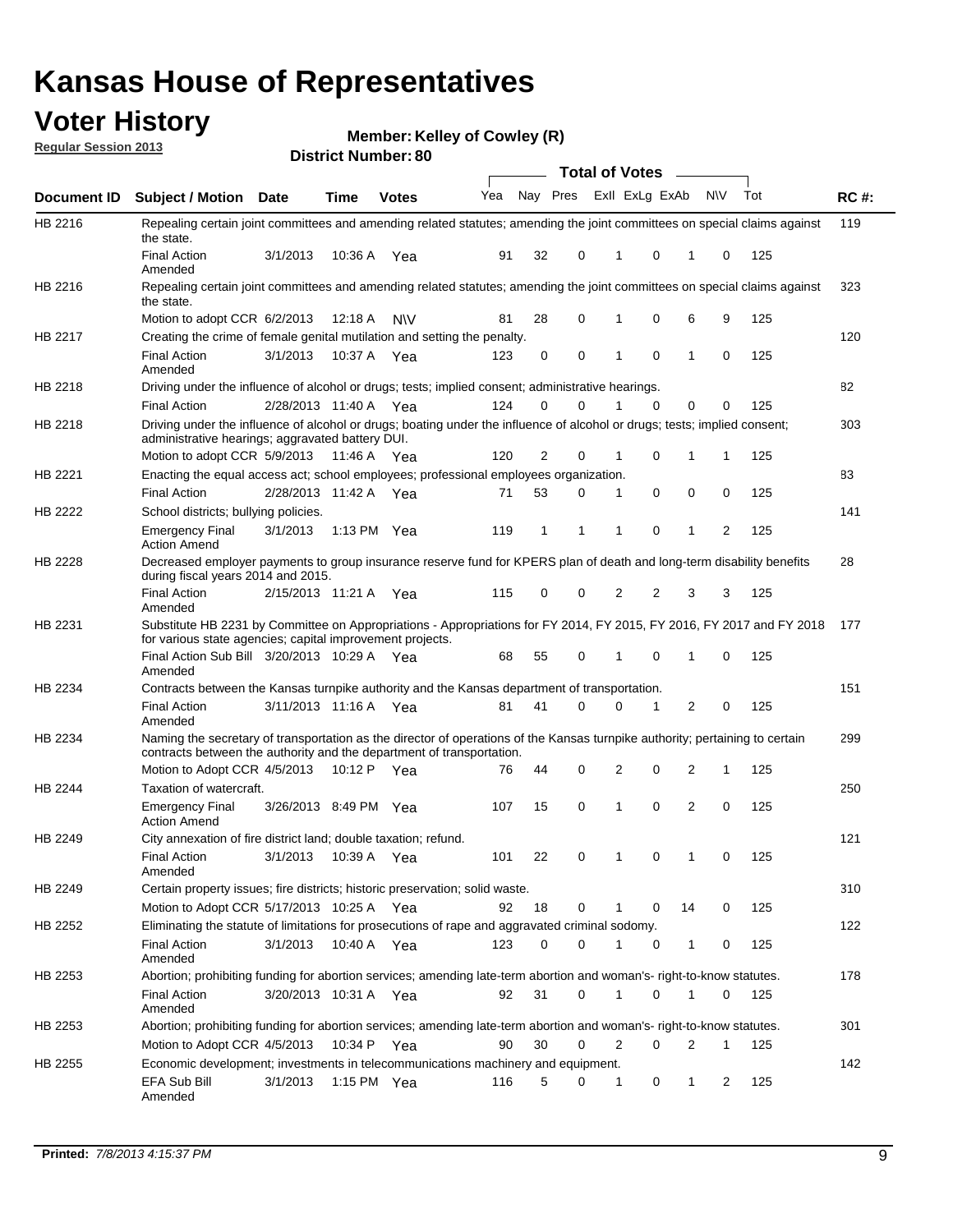## **Voter History**

**Member: Kelley of Cowley (R)** 

**Regular Session 2013**

|             |                                                                                                                                                                                       |                       |             |              |     |                         |              | <b>Total of Votes</b> |              | $\sim$         |                |     |             |
|-------------|---------------------------------------------------------------------------------------------------------------------------------------------------------------------------------------|-----------------------|-------------|--------------|-----|-------------------------|--------------|-----------------------|--------------|----------------|----------------|-----|-------------|
| Document ID | <b>Subject / Motion</b>                                                                                                                                                               | Date                  | <b>Time</b> | <b>Votes</b> | Yea | Nay Pres ExII ExLg ExAb |              |                       |              |                | N\V            | Tot | <b>RC#:</b> |
| HB 2259     | Domestic relations; relating to dissolution of marriage;                                                                                                                              |                       |             |              |     |                         |              |                       |              |                |                |     | 58          |
|             | <b>Final Action</b>                                                                                                                                                                   | 2/27/2013 12:12 P Yea |             |              | 123 | $\mathbf 0$             | 0            | 1                     | $\Omega$     | 1              | 0              | 125 |             |
| HB 2261     | Authorizing the expenditure of unencumbered balances held by school district; removing the cap for contingency reserve<br>fund.                                                       |                       |             |              |     |                         |              |                       |              |                |                |     | 48          |
|             | <b>Final Action</b><br>Amended                                                                                                                                                        | 2/25/2013 12:13 P     |             | Yea          | 120 | 0                       | 0            | 0                     | 0            | 0              | 5              | 125 |             |
| HB 2261     | School districts; expenditure of unencumbered bala ces; removing the cap for contingency reserve fund; establishing celebrate 305<br>freedom week; bullying policies, ies.            |                       |             |              |     |                         |              |                       |              |                |                |     |             |
|             | Motion to adopt CCR 5/9/2013                                                                                                                                                          |                       | 2:25 PM Yea |              | 119 | $\mathbf{1}$            | 0            | 1                     | 0            | 4              | 0              | 125 |             |
| HB 2262     | Substitute HB 2262 by Committee on Appropriations - Amending the percentage amount that is deposited into the oil and gas 210<br>valuation depletion trust fund from 12.41% to 8.25%. |                       |             |              |     |                         |              |                       |              |                |                |     |             |
|             | Final Action Sub Bill 3/26/2013 9:58 AM Yea                                                                                                                                           |                       |             |              | 96  | 23                      | 0            |                       | 0            | 5              | 0              | 125 |             |
| HB 2267     | Income tax, credits, high performance incentive program; subtraction modifications, certain expenses related to living dinor<br>organ donations.                                      |                       |             |              |     |                         |              |                       |              |                |                |     | 252         |
|             | <b>Emergency Final</b><br><b>Action Amend</b>                                                                                                                                         | 3/26/2013 8:52 PM     |             | Nav          | 106 | 16                      | 0            | 1                     | 0            | 2              | 0              | 125 |             |
| HB 2269     | John Bower memorial highway.                                                                                                                                                          |                       |             |              |     |                         |              |                       |              |                |                |     | 84          |
|             | <b>Final Action</b><br>Amended                                                                                                                                                        | 2/28/2013 11:44 A     |             | Yea          | 114 | 10                      | $\mathbf 0$  | 1                     | $\mathbf 0$  | 0              | $\mathbf 0$    | 125 |             |
| HB 2272     | Exempting IRB-purchased property from property taxatin without state ownerhsip requirement.                                                                                           |                       |             |              |     |                         |              |                       |              |                |                |     | 123         |
|             | <b>Final Action</b>                                                                                                                                                                   | 3/1/2013              | 10:41 A     | Yea          | 123 | 0                       | 0            | 1                     | 0            | 1              | 0              | 125 |             |
| HB 2278     | Creating a penalty enhancement for the theft or burglary of a firearm.                                                                                                                |                       |             |              |     |                         |              |                       |              |                |                |     | 135         |
|             | <b>Emergency Final</b><br><b>Action Amend</b>                                                                                                                                         | 3/1/2013              | 1:06 PM Yea |              | 117 | 4                       | 0            | 1                     | 0            | 1              | $\overline{2}$ | 125 |             |
| HB 2280     | School districts; establishing celebrate freedom week and related curriculum.                                                                                                         |                       |             |              |     |                         |              |                       |              |                |                |     | 140         |
|             | <b>Emergency Final</b><br><b>Action Amend</b>                                                                                                                                         | 3/1/2013              | 1:12 PM Yea |              | 95  | 25                      | $\mathbf{1}$ | $\mathbf{1}$          | 0            | 1              | 2              | 125 |             |
| HB 2294     | Kansas uniform securities act.                                                                                                                                                        |                       |             |              |     |                         |              |                       |              |                |                |     | 124         |
|             | <b>Final Action</b>                                                                                                                                                                   | 3/1/2013              | 10:42 A Yea |              | 123 | 0                       | 0            | 1                     | 0            | 1              | 0              | 125 |             |
| HB 2296     | Campaign finance; permitted uses of campaign funds.                                                                                                                                   |                       |             |              |     |                         |              |                       |              |                |                |     | 148         |
|             | <b>Final Action</b>                                                                                                                                                                   | 3/8/2013              | 11:12 A Yea |              | 120 | $\mathbf{1}$            | 0            | 0                     | $\mathbf{1}$ | $\overline{2}$ | $\mathbf{1}$   | 125 |             |
| HB 2298     | Amending the crimes of interference with law enforcement and giving a false alarm.                                                                                                    |                       |             |              |     |                         |              |                       |              |                |                |     | 136         |
|             | <b>Emergency Final</b><br>Action                                                                                                                                                      | 3/1/2013              | 1:07 PM Yea |              | 121 | 0                       | 0            | 1                     | 0            | 1              | 2              | 125 |             |
| HB 2302     | Relating to drug screening, criminal history record check and fingerprinting of certain persons and employees.                                                                        |                       |             |              |     |                         |              |                       |              |                |                |     | 85          |
|             | <b>Final Action</b><br>Amended                                                                                                                                                        | 2/28/2013 11:45 A     |             | Yea          | 124 | 0                       | 0            | 1                     | 0            | 0              | 0              | 125 |             |
| HB 2303     | Relating to drivier's license fees; driving under the influence equipment fund.                                                                                                       |                       |             |              |     |                         |              |                       |              |                |                |     | 125         |
|             | <b>Final Action</b><br>Amended                                                                                                                                                        | 3/1/2013              | 10:44 A     | Yea          | 113 | 10                      | 0            | 1                     | 0            | 1              | 0              | 125 |             |
| HB 2305     | Kansas storage tank act and containment of underground storage tanks.                                                                                                                 |                       |             |              |     |                         |              |                       |              |                |                |     | 126         |
|             | <b>Final Action</b>                                                                                                                                                                   | 3/1/2013              | 10:45 A     | Yea          | 123 | 0                       | 0            | $\mathbf{1}$          | 0            | 1              | 0              | 125 |             |
| HB 2305     | Kansas storage tank act and containment of underground storage tanks.                                                                                                                 |                       |             |              |     |                         |              |                       |              |                |                |     | 197         |
|             | Motion to Concur                                                                                                                                                                      | 3/22/2013 11:36 A     |             | Yea          | 119 | 0                       | 0            | 2                     | 0            | 3              | $\mathbf{1}$   | 125 |             |
| HB 2311     | Increasing delinquent registration fees.                                                                                                                                              |                       |             |              |     |                         |              |                       |              |                |                |     | 127         |
|             | <b>Final Action</b>                                                                                                                                                                   | 3/1/2013              | 10:50 A     | Nay          | 24  | 99                      | 0            | $\mathbf{1}$          | 0            | 1              | 0              | 125 |             |
| HB 2312     | Kansas uninsurable health insurance plan; increase in life time limit.                                                                                                                |                       |             |              |     |                         |              |                       |              |                |                |     | 95          |
|             | <b>Final Action</b>                                                                                                                                                                   | 3/1/2013              | 9:53 AM Yea |              | 123 | 0                       | 0            | $\mathbf{1}$          | 0            | 1              | 0              | 125 |             |
| HB 2318     | Authorizing use of motorcycle headlamp modulation systems and side lamps.                                                                                                             |                       |             |              |     |                         |              |                       |              |                |                |     | 128         |
|             | <b>Final Action</b><br>Amended                                                                                                                                                        | 3/1/2013              | 10:52 A Yea |              | 123 | 0                       | 0            | 1                     | 0            | 1              | 0              | 125 |             |
| HB 2318     | Authorizing use of motorcycle headlamp modulation systems and side lamps.                                                                                                             |                       |             |              |     |                         |              |                       |              |                |                |     | 201         |
|             | Motion to Concur                                                                                                                                                                      | 3/25/2013 9:44 AM Yea |             |              | 121 | 0                       | 0            | $\overline{2}$        | 0            | 2              | 0              | 125 |             |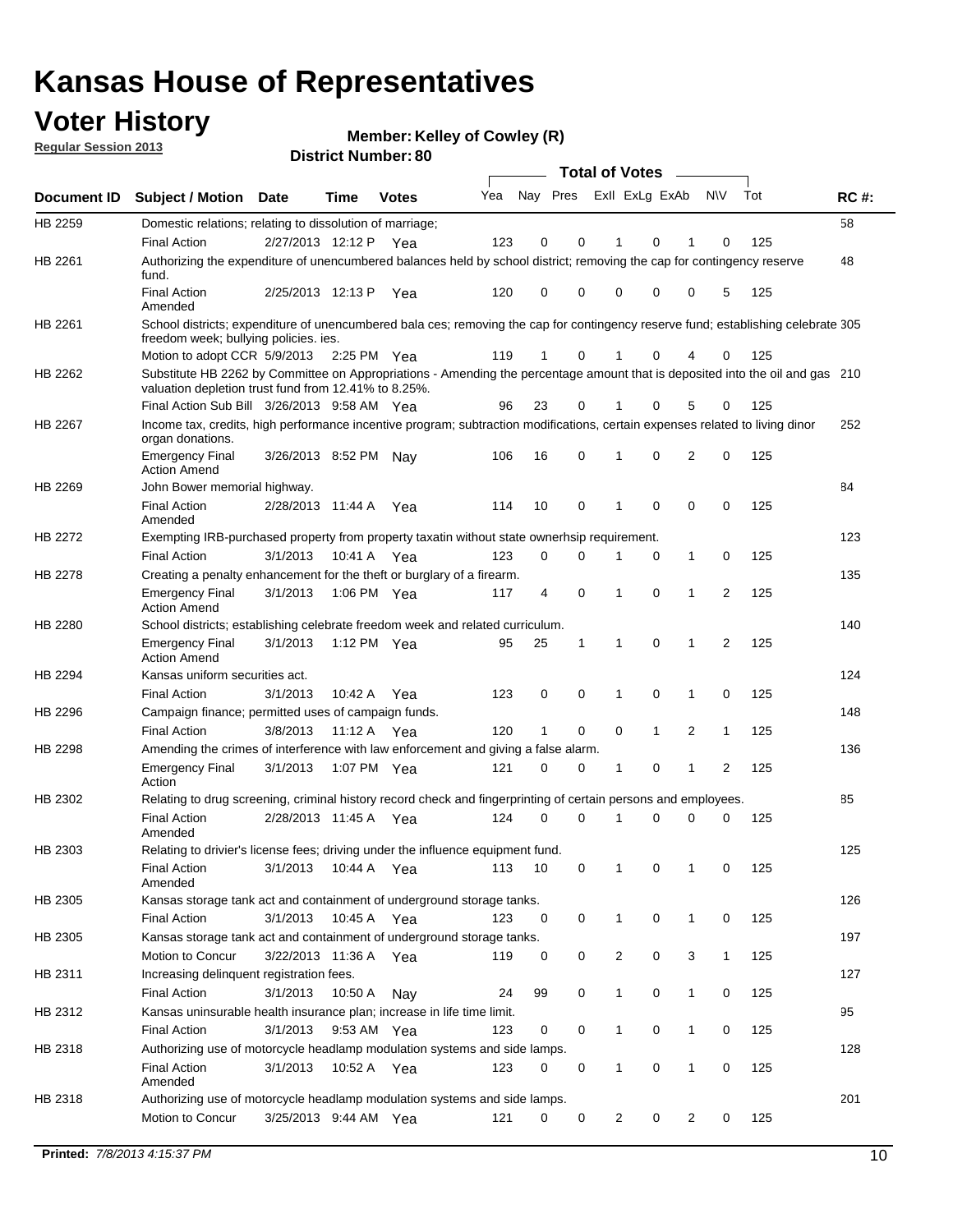## **Voter History**

**Member: Kelley of Cowley (R)** 

**Regular Session 2013**

|             |                                                                                                                                                                                             |                       |         |               |     |             |             | <b>Total of Votes</b> |          |                |             |     |             |
|-------------|---------------------------------------------------------------------------------------------------------------------------------------------------------------------------------------------|-----------------------|---------|---------------|-----|-------------|-------------|-----------------------|----------|----------------|-------------|-----|-------------|
| Document ID | <b>Subject / Motion Date</b>                                                                                                                                                                |                       | Time    | <b>Votes</b>  | Yea | Nay Pres    |             | Exll ExLg ExAb        |          |                | <b>NV</b>   | Tot | <b>RC#:</b> |
| HB 2319     | Creating the coalition of innovative districts act.                                                                                                                                         |                       |         |               |     |             |             |                       |          |                |             |     | 149         |
|             | <b>Final Action</b><br>Amended                                                                                                                                                              | 3/8/2013              | 11:17 A | Yea           | 74  | 47          | 0           | 0                     | 1        | 3              | 0           | 125 |             |
| HB 2319     | Creating the coalition of innovative districts act.                                                                                                                                         |                       |         |               |     |             |             |                       |          |                |             |     | 279         |
|             | Motion to Adopt CCR 4/5/2013                                                                                                                                                                |                       |         | 1:03 PM Yea   | 71  | 47          | 0           | $\overline{2}$        | 0        | 3              | 2           | 125 |             |
| HB 2322     | Relating to the division of health of the department of health and environment.                                                                                                             |                       |         |               |     |             |             |                       |          |                |             |     | 86          |
|             | <b>Final Action</b><br>Amended                                                                                                                                                              | 2/28/2013 11:46 A Yea |         |               | 118 | 6           | 0           | 1                     | 0        | 0              | 0           | 125 |             |
| HB 2326     | VoIP and IP enabled services.                                                                                                                                                               |                       |         |               |     |             |             |                       |          |                |             |     | 129         |
|             | <b>Final Action</b><br>Amended                                                                                                                                                              | 3/1/2013              | 10.53 A | Yea           | 123 | 0           | $\mathbf 0$ | $\mathbf{1}$          | 0        | 1              | 0           | 125 |             |
| HB 2338     | Courts; docket fees.                                                                                                                                                                        |                       |         |               |     |             |             |                       |          |                |             |     | 211         |
|             | <b>Final Action</b><br>Amended                                                                                                                                                              | 3/26/2013 10:00 A     |         | Yea           | 67  | 52          | 0           | $\mathbf 1$           | 0        | 5              | 0           | 125 |             |
| HB 2339     | Allowing insurers to return premiums to a policyholder separate from the notice of an adverse underwriting decision.                                                                        |                       |         |               |     |             |             |                       |          |                |             |     | 67          |
|             | <b>Final Action</b>                                                                                                                                                                         | 2/28/2013 11:16 A Yea |         |               | 124 | 0           | 0           | 1                     | 0        | 0              | 0           | 125 |             |
| HB 2339     | Combining life insurance with certain additional health related riders, insurance agents-lines of insurance, health insurance for 287<br>certain firefighters and law enforcement officers. |                       |         |               |     |             |             |                       |          |                |             |     |             |
|             | Motion to Adopt CCR 4/5/2013 7:15 PM Yea                                                                                                                                                    |                       |         |               | 116 | 4           | 0           | 2                     | 0        | 2              | 1           | 125 |             |
| HB 2343     | Relating to the secretary of health and environment; office of laboratory services.                                                                                                         |                       |         |               |     |             |             |                       |          |                |             |     | 130         |
|             | <b>Final Action</b>                                                                                                                                                                         | 3/1/2013              |         | 10:54 A Yea   | 89  | 34          | 0           | $\mathbf{1}$          | 0        | 1              | 0           | 125 |             |
| HB 2349     | School districts; audit by legislative post audit committee.                                                                                                                                |                       |         |               |     |             |             |                       |          |                |             |     | 87          |
|             | <b>Final Action</b><br>Amended                                                                                                                                                              | 2/28/2013 11:48 A Yea |         |               | 120 | 4           | $\mathbf 0$ | 1                     | $\Omega$ | 0              | 0           | 125 |             |
| HB 2349     | School districts; audit by legislative post audit committee.                                                                                                                                |                       |         |               |     |             |             |                       |          |                |             |     | 291         |
|             | Motion to Concur                                                                                                                                                                            | 4/5/2013              |         | 7:55 PM Yea   | 118 | 2           | 0           | 2                     | 0        | 2              | $\mathbf 1$ | 125 |             |
| HB 2352     | Maximum benefits increased for certain members of the Kansas police and firemen's retirement system.                                                                                        |                       |         |               |     |             |             |                       |          |                |             |     | 88          |
|             | <b>Final Action</b>                                                                                                                                                                         | 2/28/2013 11:49 A     |         | Yea           | 124 | 0           | 0           | 1                     | 0        | 0              | 0           | 125 |             |
| HB 2353     | Adding certain controlled substances as schedule I drugs.                                                                                                                                   |                       |         |               |     |             |             |                       |          |                |             |     | 138         |
|             | <b>Emergency Final</b><br>Action                                                                                                                                                            | 3/1/2013              |         | 1:09 PM Yea   | 121 | 0           | $\mathbf 0$ | 1                     | 0        | 1              | 2           | 125 |             |
| HB 2357     | 242nd engineer company ae" KS army national guard ae" membrial highway.                                                                                                                     |                       |         |               |     |             |             |                       |          |                |             |     | 96          |
|             | <b>Final Action</b>                                                                                                                                                                         | 3/1/2013              |         | 9:54 AM Yea   | 123 | 0           | 0           | 1                     | 0        | 1              | 0           | 125 |             |
| HB 2357     | 242nd engineer company-KS army national guard- highway.                                                                                                                                     |                       |         |               |     |             |             |                       |          |                |             |     | 202         |
|             | Motion to Concur                                                                                                                                                                            | 3/25/2013 9:47 AM Yea |         |               | 121 | $\mathbf 0$ | $\mathbf 0$ | 2                     | 0        | $\overline{2}$ | 0           | 125 |             |
| HB 2363     | Exempting certain aggregate mining operations from department of health and environment regulations.                                                                                        |                       |         |               |     |             |             |                       |          |                |             |     | 131         |
|             | <b>Final Action</b><br>Amended                                                                                                                                                              | 3/1/2013              | 10:56 A | Yea           | 123 | 0           | 0           | 1                     | 0        | 1              | 0           | 125 |             |
| HB 2363     | Water; wastewater regulations for sand and gravel; streams, dams and water obstructions.                                                                                                    |                       |         |               |     |             |             |                       |          |                |             |     | 280         |
|             | Motion to Adopt CCR 4/5/2013                                                                                                                                                                |                       |         | 1:10 PM $Yea$ | 119 | $\mathbf 0$ | 0           | 2                     | 0        | 3              | 1           | 125 |             |
| HB 2368     | Relating to the governor's mental health services planning council.                                                                                                                         |                       |         |               |     |             |             |                       |          |                |             |     | 137         |
|             | <b>Emergency Final</b><br><b>Action Amend</b>                                                                                                                                               | 3/1/2013              |         | 1:08 PM Yea   | 121 | 0           | 0           | $\mathbf{1}$          | 0        | $\mathbf{1}$   | 2           | 125 |             |
| HB 2377     | Relating to court fees and costs; judicial branch surcharge fund.                                                                                                                           |                       |         |               |     |             |             |                       |          |                |             |     | 212         |
|             | <b>Final Action</b>                                                                                                                                                                         | 3/26/2013 10:01 A Yea |         |               | 118 | 1           | 0           |                       | 0        | 5              | 0           | 125 |             |
| HB 2378     | Sales tax exemption for sales of certain machinery and equipment used for surface mining activities.                                                                                        |                       |         |               |     |             |             |                       |          |                |             |     | 251         |
|             | <b>Emergency Final</b><br><b>Action Amend</b>                                                                                                                                               | 3/26/2013 8:51 PM Yea |         |               | 104 | 18          | 0           | 1                     | 0        | 2              | 0           | 125 |             |
| HB 2381     | Election campaign finance; removing certain limitations to contributions made during legislative sessions.                                                                                  |                       |         |               |     |             |             |                       |          |                |             |     | 198         |
|             | <b>Final Action</b>                                                                                                                                                                         | 3/25/2013 9:30 AM Yea |         |               | 100 | 21          | 0           | 2                     | 0        | 2              | 0           | 125 |             |
|             | Amended                                                                                                                                                                                     |                       |         |               |     |             |             |                       |          |                |             |     |             |
| HB 2387     | Clarifying that felony murder is not a lesser included offense of capital murder.                                                                                                           |                       |         |               |     |             |             |                       |          |                |             |     | 213         |
|             |                                                                                                                                                                                             |                       |         |               |     |             |             |                       |          |                |             | 125 |             |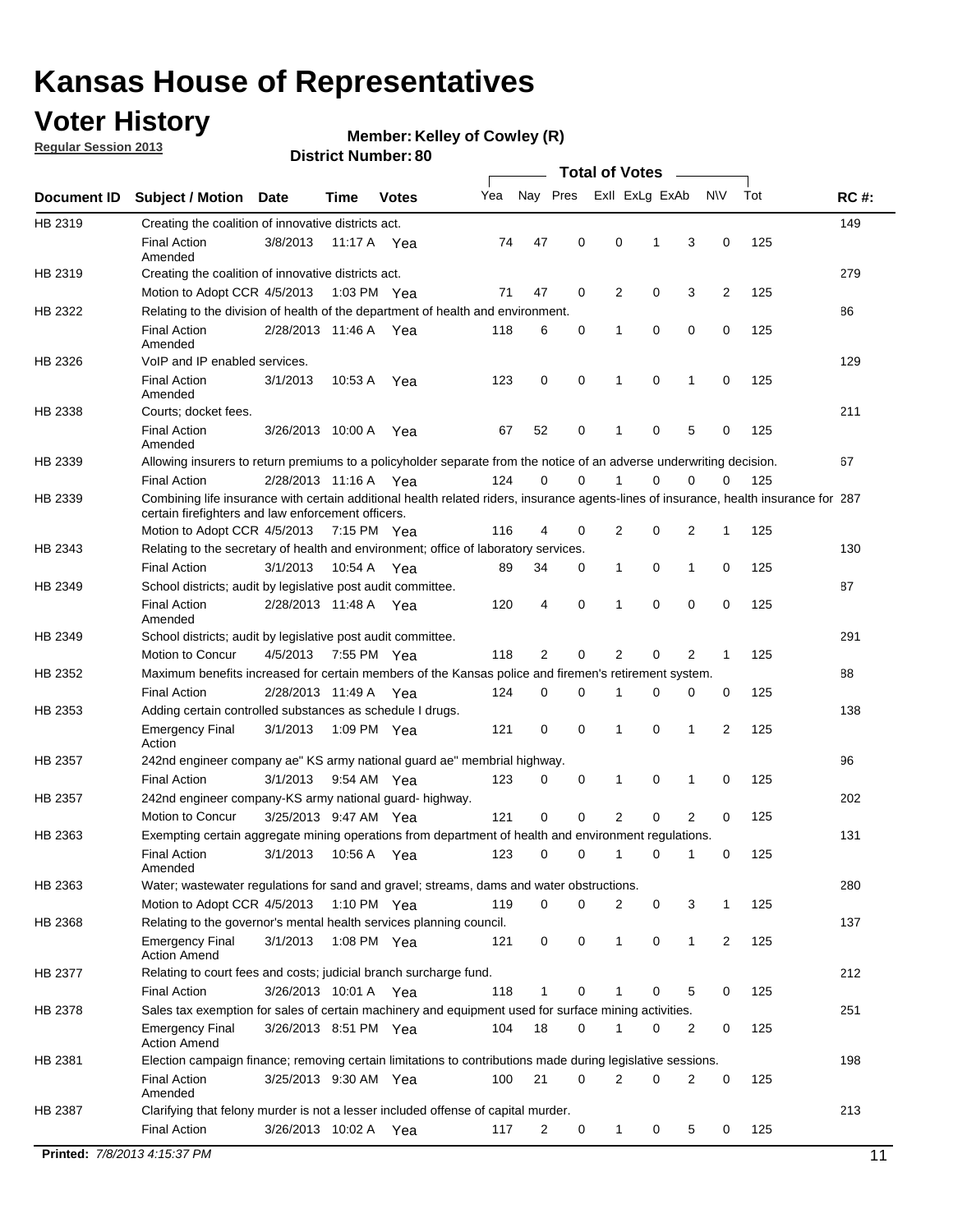## **Voter History**

**Member: Kelley of Cowley (R)** 

**Regular Session 2013**

|                 |                                                                                                                                                                                                                                                  |                        |             |              |     |              |          | <b>Total of Votes</b> |   |   |              |     |             |
|-----------------|--------------------------------------------------------------------------------------------------------------------------------------------------------------------------------------------------------------------------------------------------|------------------------|-------------|--------------|-----|--------------|----------|-----------------------|---|---|--------------|-----|-------------|
| Document ID     | Subject / Motion Date                                                                                                                                                                                                                            |                        | Time        | <b>Votes</b> | Yea | Nay Pres     |          | Exll ExLg ExAb        |   |   | <b>NV</b>    | Tot | <b>RC#:</b> |
| HB 2389         | Capital murder; notice of intent to seek the death penalty.                                                                                                                                                                                      |                        |             |              |     |              |          |                       |   |   |              |     | 214         |
|                 | <b>Final Action</b>                                                                                                                                                                                                                              | 3/26/2013 10:03 A      |             | Yea          | 118 | 1            | 0        | 1                     | 0 | 5 | 0            | 125 |             |
| HB 2391         | School finance; amount of tax levy authorized to finance ancillary school facilities.                                                                                                                                                            |                        |             |              |     |              |          |                       |   |   |              |     | 237         |
|                 | <b>Emergency Final</b><br><b>Action Amend</b>                                                                                                                                                                                                    | 3/26/2013 8:30 PM Nav  |             |              | 64  | 57           | 0        | $\mathbf{1}$          | 0 | 2 | 1            | 125 |             |
| HB 2391         | Senate Substitute for HB 2391 by Committee on Ways and Means - Creating the joint committee on uniform educational<br>standards oversight.                                                                                                       |                        |             |              |     |              |          |                       |   |   |              |     | 321         |
|                 | Sub Motion to Concur 6/1/2013                                                                                                                                                                                                                    |                        | 10:06 P     | Yea          | 55  | 58           | 0        | 0                     | 0 | 6 | 6            | 125 |             |
| HB 2396         | Allowing the secretary of administration to identify state owned real property as surplus property and establishing an appeals 253<br>process of such identification; also amending procedures for the disposition of state surplus real estate. |                        |             |              |     |              |          |                       |   |   |              |     |             |
|                 | <b>Emergency Final</b><br>Action Amend                                                                                                                                                                                                           | 3/26/2013 8:53 PM Yea  |             |              | 122 | 0            | 0        |                       | 0 | 2 | 0            | 125 |             |
| HB 2403         | Issuing \$1,500,000,000 of pension obligation bonds to finance a portion of the unfunded actuarial liability of KPERS.                                                                                                                           |                        |             |              |     |              |          |                       |   |   |              |     | 236         |
|                 | <b>Final Action</b><br>Amended                                                                                                                                                                                                                   | 3/26/2013 8:29 PM Yea  |             |              | 73  | 49           | 0        | 1                     | 0 | 2 | 0            | 125 |             |
| <b>HCR 5014</b> | Urging approval of the Presidential Permit application allowing the construction and operation of the TransCanada Keystone<br>XL Pipeline.                                                                                                       |                        |             |              |     |              |          |                       |   |   |              |     | 215         |
|                 | <b>Final Action</b>                                                                                                                                                                                                                              | 3/26/2013 10:05 A      |             | Yea          | 108 | 11           | 0        |                       | 0 | 5 | 0            | 125 |             |
| HR 6004         | Rules of House of Representatives, permanent rules of the 2013-2014 biennium.                                                                                                                                                                    |                        |             |              |     |              |          |                       |   |   |              |     | 4           |
|                 | <b>Final Action</b><br>Amended                                                                                                                                                                                                                   | 1/28/2013 11:09 A FxAb |             |              | 82  | 40           | 0        | 0                     | 0 | 3 | 0            | 125 |             |
| SB 1            | Legislative Post Audit; periodic audits of the State treasurer and the pooled money investment board.                                                                                                                                            |                        |             |              |     |              |          |                       |   |   |              |     | 216         |
|                 | <b>Final Action</b><br>Amended                                                                                                                                                                                                                   | 3/26/2013 10:06 A      |             | Yea          | 118 | 1            | 0        | 1                     | 0 | 5 | 0            | 125 |             |
| SB 16           | Kansas racketeer influenced and corrupt organization act, criminal street gangs.                                                                                                                                                                 |                        |             |              |     |              |          |                       |   |   |              |     | 217         |
|                 | <b>Final Action</b><br>Amended                                                                                                                                                                                                                   | 3/26/2013 10:12 A Nay  |             |              | 74  | 45           | 0        | 1                     | 0 | 5 | 0            | 125 |             |
| SB 20           | Civil procedure; temporary restraining orders and poverty affidavits.                                                                                                                                                                            |                        |             |              |     |              |          |                       |   |   |              |     | 190         |
|                 | <b>Final Action</b><br>Amended                                                                                                                                                                                                                   | 3/22/2013 11:15 A      |             | Yea          | 119 | 0            | 0        | 2                     | 0 | 3 | $\mathbf{1}$ | 125 |             |
| SB 20           | Civil procedure; temporary restraining orders and poverty affidavits.                                                                                                                                                                            |                        |             |              |     |              |          |                       |   |   |              |     | 304         |
|                 | Motion to adopt CCR 5/9/2013                                                                                                                                                                                                                     |                        | 2:21 PM Yea |              | 119 | $\mathbf{1}$ | 0        | 1                     | 0 | 4 | 0            | 125 |             |
| SB 21           | Firearms; criminal possession of a firearm; expungement; personal and family protection act.                                                                                                                                                     |                        |             |              |     |              |          |                       |   |   |              |     | 255         |
|                 | <b>Emergency Final</b><br>Action                                                                                                                                                                                                                 | 3/26/2013 8:56 PM Yea  |             |              | 119 | 3            | 0        |                       | 0 | 2 | 0            | 125 |             |
| SB 23           | Continuation of statewide tax levy for public schools.                                                                                                                                                                                           |                        |             |              |     |              |          |                       |   |   |              |     | 243         |
|                 | <b>Emergency Final</b><br><b>Action Amend</b>                                                                                                                                                                                                    | 3/26/2013 8:38 PM Yea  |             |              | 122 | 0            | 0        | 1                     | 0 | 2 | 0            | 125 |             |
| <b>SB 23</b>    | School districts; sttewide tax levy for public schools; school finance amendments.                                                                                                                                                               |                        |             |              |     |              |          |                       |   |   |              |     | 296         |
|                 | Motion to Adopt CCR 4/5/2013 9:32 PM Yea                                                                                                                                                                                                         |                        |             |              | 119 | 1            | 0        | 2                     | 0 | 2 | 1            | 125 |             |
| <b>SB 24</b>    | Insurance - Risk-based capital requirements for property, casualty and life insurance companies.                                                                                                                                                 |                        |             |              |     |              |          |                       |   |   |              |     | 204         |
|                 | <b>Final Action</b>                                                                                                                                                                                                                              | 3/26/2013 9:50 AM Yea  |             |              | 119 | 0            | 0        |                       | 0 | 5 | 0            | 125 |             |
| SB 25           | Insurance-Risk-based capital requirements for health organizations.                                                                                                                                                                              |                        |             |              |     |              |          |                       |   |   |              |     | 205         |
|                 | <b>Final Action</b>                                                                                                                                                                                                                              | 3/26/2013 9:51 AM Yea  |             |              | 119 | 0            | 0        | 1                     | 0 | 5 | 0            | 125 |             |
| SB 27           | Eligibility of students under the military service scholarship program act.                                                                                                                                                                      |                        |             |              |     |              |          |                       |   |   |              |     | 166         |
|                 | <b>Final Action</b><br>Amended                                                                                                                                                                                                                   | 3/19/2013 10:35 A Yea  |             |              | 123 | 0            | 0        |                       | 0 | 1 | 0            | 125 |             |
| SB 28           | Authorizing the division of emergency management within the adjutant general's department to accept certain real property.                                                                                                                       |                        |             |              |     |              |          |                       |   |   |              |     | 184         |
|                 | <b>Final Action</b>                                                                                                                                                                                                                              | 3/21/2013 11:22 A Yea  |             |              | 121 | 0            | $\Omega$ | 1                     | 0 | 3 | $\Omega$     | 125 |             |
| SB 37           | Kansas home inspectors professional competence and financial responsibility act.                                                                                                                                                                 |                        |             |              |     |              |          |                       |   |   |              |     | 218         |
|                 | <b>Final Action</b>                                                                                                                                                                                                                              | 3/26/2013 10:14 A Nay  |             |              | 102 | 17           | 0        | 1                     | 0 | 5 | 0            | 125 |             |
| SB 51           | Health insurance coverage for bankers association.                                                                                                                                                                                               |                        |             |              |     |              |          |                       |   |   |              |     | 189         |
|                 | <b>Final Action</b>                                                                                                                                                                                                                              | 3/22/2013 11:14 A Yea  |             |              | 119 | 0            | 0        | 2                     | 0 | 3 | $\mathbf{1}$ | 125 |             |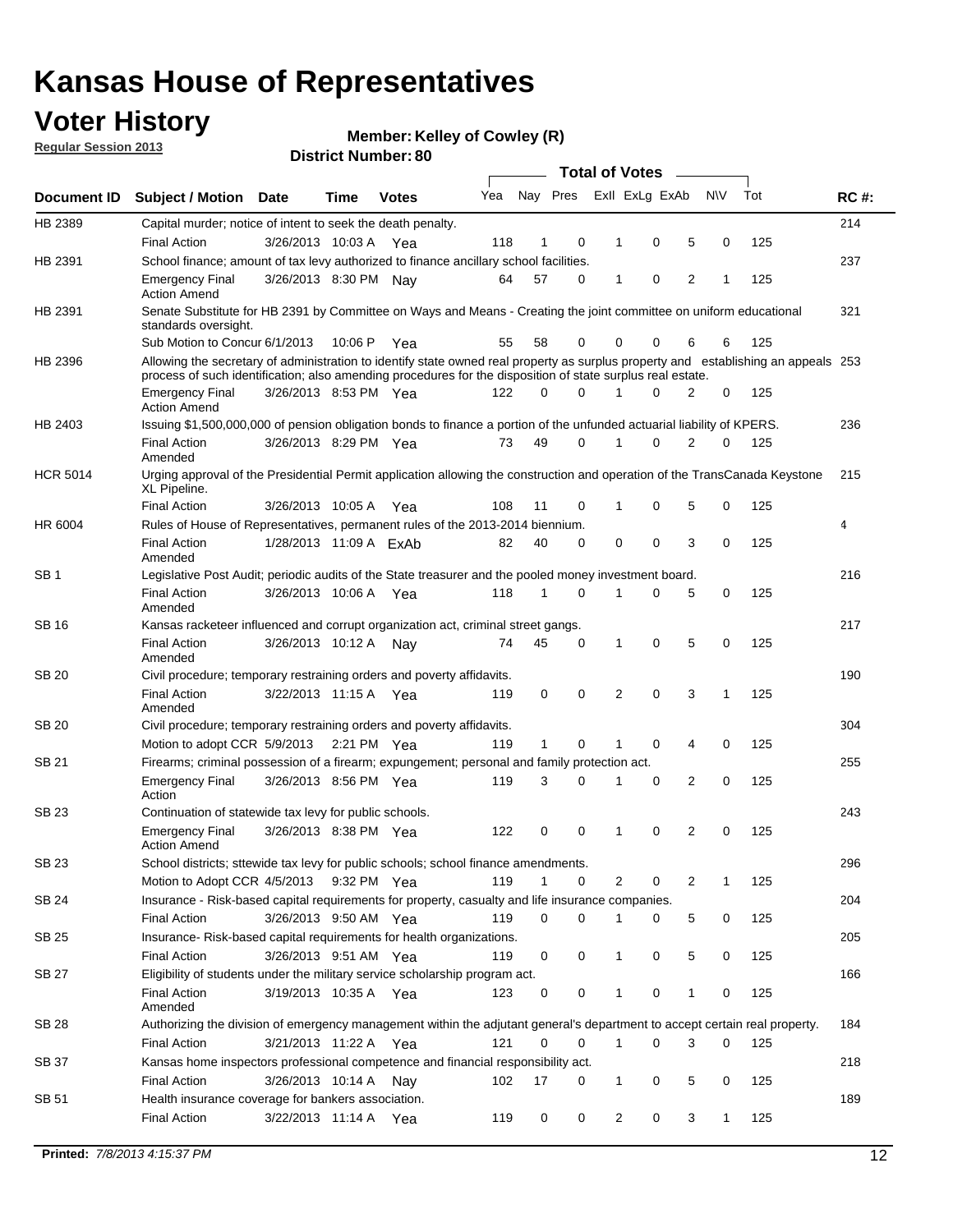## **Voter History**

**Member: Kelley of Cowley (R)** 

**Regular Session 2013**

|              |                                                                                                                                                                                                                                                                                                                                                                                                         |                       |             |              |     | <b>Total of Votes</b> |             |                |   |                |             |     |             |  |
|--------------|---------------------------------------------------------------------------------------------------------------------------------------------------------------------------------------------------------------------------------------------------------------------------------------------------------------------------------------------------------------------------------------------------------|-----------------------|-------------|--------------|-----|-----------------------|-------------|----------------|---|----------------|-------------|-----|-------------|--|
| Document ID  | <b>Subject / Motion Date</b>                                                                                                                                                                                                                                                                                                                                                                            |                       | Time        | <b>Votes</b> | Yea | Nay Pres              |             | Exll ExLg ExAb |   |                | <b>NV</b>   | Tot | <b>RC#:</b> |  |
| SB 52        | Mortgage interest rate cap increase.                                                                                                                                                                                                                                                                                                                                                                    |                       |             |              |     |                       |             |                |   |                |             |     | 238         |  |
|              | <b>Emergency Final</b><br>Action                                                                                                                                                                                                                                                                                                                                                                        | 3/26/2013 8:32 PM Yea |             |              | 120 | 2                     | 0           |                | 0 | 2              | 0           | 125 |             |  |
| SB 56        | Transferring the recognition of county fair associations from the secretary of agriculture to the board of county<br>commissioners.                                                                                                                                                                                                                                                                     |                       |             |              |     |                       |             |                |   |                |             |     | 191         |  |
|              | <b>Final Action</b><br>Amended                                                                                                                                                                                                                                                                                                                                                                          | 3/22/2013 11:21 A     |             | Yea          | 119 | 0                     | 0           | 2              | 0 | 3              | 1           | 125 |             |  |
| SB 57        | Substitute for SB 57 by Committee on Agriculture - Agriculture; powers and duties of the department of agriculture relating to<br>poultry improvement plan and domesticated deer.                                                                                                                                                                                                                       |                       |             |              |     |                       |             |                |   |                |             |     | 192         |  |
|              | Final Action Sub Bill 3/22/2013 11:24 A<br>Amended                                                                                                                                                                                                                                                                                                                                                      |                       |             | Nav          | 79  | 40                    | 0           | 2              | 0 | 3              | 1           | 125 |             |  |
| SB 57        | Substitute for SB 57 by Committee on Agriculture - Agriculture; powers and duties of the department of agriculture relating to<br>poultry improvement plan, stockyards and domesticated deer.<br>Motion to adopt CCR 4/4/2013 2:18 PM Nay                                                                                                                                                               |                       |             |              | 80  | 42                    | 0           | 1              | 0 | 2              | 0           | 125 | 262         |  |
| SB 58        | Sentencing for unlawful manufacturing of controlled substances.                                                                                                                                                                                                                                                                                                                                         |                       |             |              |     |                       |             |                |   |                |             |     | 219         |  |
|              | <b>Final Action</b>                                                                                                                                                                                                                                                                                                                                                                                     | 3/26/2013 10:15 A     |             |              | 119 | 0                     | 0           | 1              | 0 | 5              | 0           | 125 |             |  |
| <b>SB 59</b> | Attorney general; reward for information.                                                                                                                                                                                                                                                                                                                                                               |                       |             | Yea          |     |                       |             |                |   |                |             |     | 193         |  |
|              | <b>Final Action</b>                                                                                                                                                                                                                                                                                                                                                                                     | 3/22/2013 11:25 A     |             |              | 119 | 0                     | 0           | 2              | 0 | 3              | 1           | 125 |             |  |
| SB 62        | Making gas pipeline safety terminology consistent with federal regulations.                                                                                                                                                                                                                                                                                                                             |                       |             | Yea          |     |                       |             |                |   |                |             |     | 163         |  |
|              | <b>Final Action</b>                                                                                                                                                                                                                                                                                                                                                                                     | 3/19/2013 10:32 A     |             |              | 123 | 0                     | 0           | 1              | 0 | 1              | 0           | 125 |             |  |
| SB 63        |                                                                                                                                                                                                                                                                                                                                                                                                         |                       |             | Yea          |     |                       |             |                |   |                |             |     | 246         |  |
|              | Elections; voting crimes, penalties and prosecution.<br><b>Emergency Final</b><br><b>Action Amend</b>                                                                                                                                                                                                                                                                                                   | 3/26/2013 8:42 PM Yea |             |              | 69  | 53                    | $\mathbf 0$ | 1              | 0 | $\overline{2}$ | $\mathbf 0$ | 125 |             |  |
| SB 68        | Driver's license examinations; locations.                                                                                                                                                                                                                                                                                                                                                               |                       |             |              |     |                       |             |                |   |                |             |     | 220         |  |
|              | <b>Final Action</b>                                                                                                                                                                                                                                                                                                                                                                                     | 3/26/2013 10:16 A     |             | Yea          | 116 | 3                     | 0           | 1              | 0 | 5              | 0           | 125 |             |  |
| SB 69        | Motor vehicles; vehicle registration and license plates.                                                                                                                                                                                                                                                                                                                                                |                       |             |              |     |                       |             |                |   |                |             |     | 167         |  |
|              | <b>Final Action</b>                                                                                                                                                                                                                                                                                                                                                                                     | 3/19/2013 10:37 A     |             | Yea          | 117 | 6                     | 0           | 1              | 0 | $\mathbf{1}$   | 0           | 125 |             |  |
| SB 74        | Prison-made goods act; prohibiting prisoner production of manufactured or modular homes.                                                                                                                                                                                                                                                                                                                |                       |             |              |     |                       |             |                |   |                |             |     | 221         |  |
|              | <b>Final Action</b>                                                                                                                                                                                                                                                                                                                                                                                     | 3/26/2013 10:19 A     |             | Yea          | 87  | 32                    | 0           | 1              | 0 | 5              | 0           | 125 |             |  |
| SB 75        | Record requirements and civil penalties relating to sales of plastic bulk merchandise containers.                                                                                                                                                                                                                                                                                                       |                       |             |              |     |                       |             |                |   |                |             |     | 222         |  |
|              | <b>Final Action</b>                                                                                                                                                                                                                                                                                                                                                                                     | 3/26/2013 10:21 A     |             | Nav          | 101 | 18                    | 0           | 1              | 0 | 5              | 0           | 125 |             |  |
| SB 81        | Open records; requests for criminal justice information; restriction of certain officials' information from publicly accessible<br>records.                                                                                                                                                                                                                                                             |                       |             |              |     |                       |             |                |   |                |             |     | 194         |  |
|              | <b>Final Action</b><br>Amended                                                                                                                                                                                                                                                                                                                                                                          | 3/22/2013 11:27 A     |             | Yea          | 119 | 0                     | 0           | 2              | 0 | 3              | 1           | 125 |             |  |
| <b>SB 83</b> | House Substitute for SB 83 by Committee on Taxation - Income tax deductions and modifications; severance tax; sales tax;<br>delinquent tax liabilities.                                                                                                                                                                                                                                                 |                       |             |              |     |                       |             |                |   |                |             |     | 187         |  |
|              | Final Action Sub Bill 3/21/2013 11:30 A Yea                                                                                                                                                                                                                                                                                                                                                             |                       |             |              | 96  | 25                    | 0           | 1              | 0 | 3              | 0           | 125 |             |  |
| SB 83        | House Substitute for SB 83 by Committee on Taxation--Income tax deductions and modifications; severance tax; sales tax and 260<br>compensating use tax, preseumptions relating to nexus; property tax, exemptions, new automobile manufacturinge property;<br>taxation of watercraft; leased commercial and industrial property appeals; correction of clerical errors.<br>Motion to adopt CCR 4/3/2013 |                       |             |              | 104 | 15                    | 0           | $\mathbf{1}$   | 0 | 3              | 2           | 125 |             |  |
| SB 84        | House Substitute for SB 84 by Committee on Taxation - Reduction to state income tax rates based on selected actual state                                                                                                                                                                                                                                                                                |                       | 10:35 A Yea |              |     |                       |             |                |   |                |             |     | 188         |  |
|              | general fund receipts computations; distribution of revenues from sales and compensating use tax; reduction of<br>Final Action Sub Bill 3/21/2013 11:34 A Yea                                                                                                                                                                                                                                           |                       |             |              | 82  | 39                    | $\Omega$    |                | 0 | 3              | $\Omega$    | 125 |             |  |
| SB 84        | Amended<br>House Substitute for SB 84 -- Reduction to state income tax rates based on selected actual state general fund receipts                                                                                                                                                                                                                                                                       |                       |             |              |     |                       |             |                |   |                |             |     | 317         |  |
|              | computations; reduction of itemized deductions.<br>Motion to adopt CCR 5/28/2013 2:32 PM Nav                                                                                                                                                                                                                                                                                                            |                       |             |              | 42  | 71                    | 0           |                | 0 | 9              | 2           | 125 |             |  |
| SB 84        | House Substitute for SB 84 -- Reduction to state income tax rates based on selected actual state general fund receipts                                                                                                                                                                                                                                                                                  |                       |             |              |     |                       |             |                |   |                |             |     | 319         |  |
|              | computations; reduction of itemized deductions.<br>Motion to adopt CCR 5/30/2013 9:14 PM Nay                                                                                                                                                                                                                                                                                                            |                       |             |              | 18  | 94                    | 0           |                | 0 | 9              | 3           | 125 |             |  |
| SB 85        | Motor vehicle insurance; providing proof of insurance by cellular phone or portable electronic device.                                                                                                                                                                                                                                                                                                  |                       |             |              |     |                       |             |                |   |                |             |     | 175         |  |
|              | <b>Final Action</b>                                                                                                                                                                                                                                                                                                                                                                                     | 3/20/2013 10:25 A Yea |             |              | 123 | 0                     | $\Omega$    |                | 0 | 1              | 0           | 125 |             |  |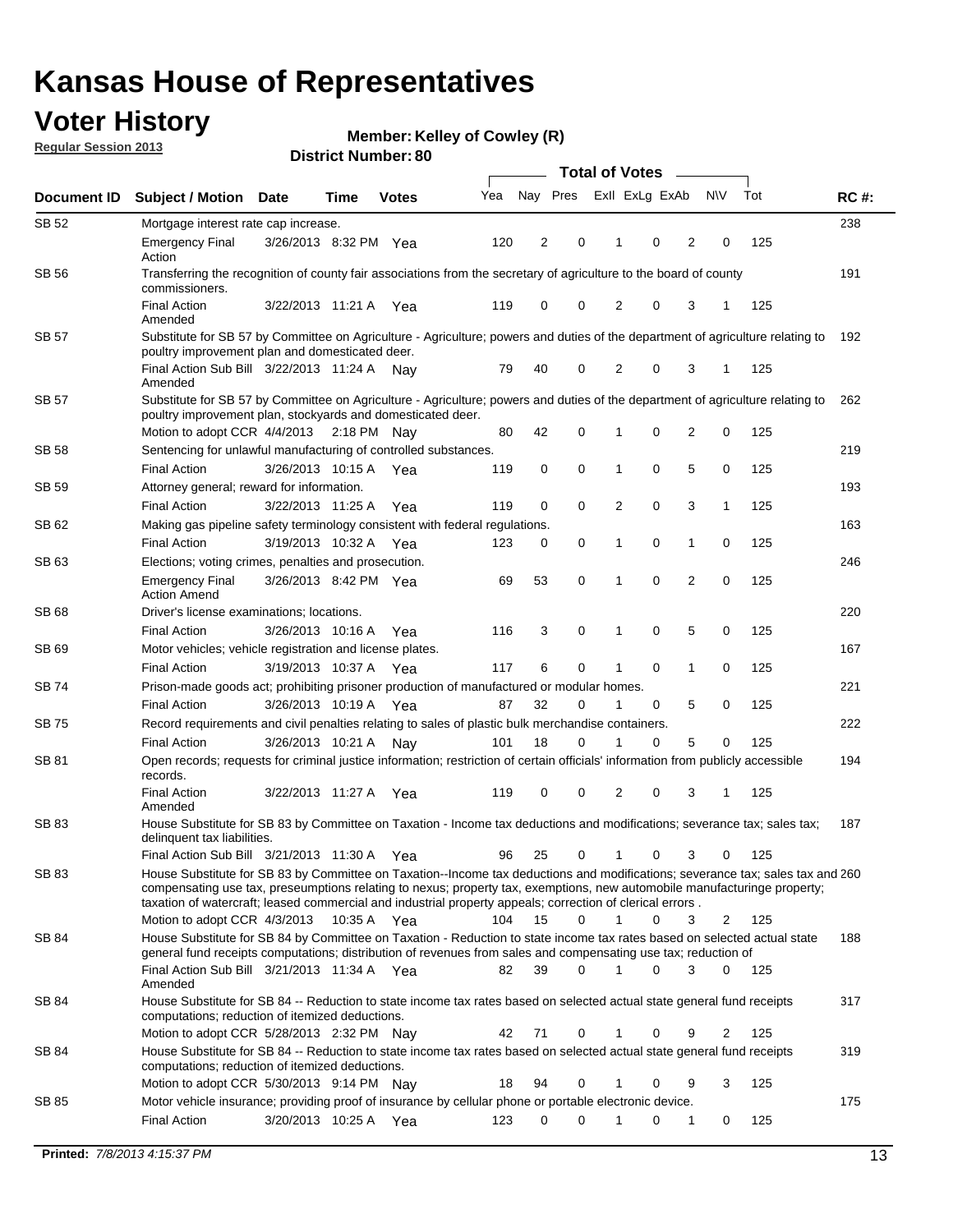## **Voter History**

**Member: Kelley of Cowley (R)** 

**Regular Session 2013**

|              |                                                                                                       | <b>DISTICL MUTTINGL. OU</b>                                                                    |             | <b>Total of Votes</b> |     |                |              |  |   |                |                                |     |             |  |
|--------------|-------------------------------------------------------------------------------------------------------|------------------------------------------------------------------------------------------------|-------------|-----------------------|-----|----------------|--------------|--|---|----------------|--------------------------------|-----|-------------|--|
| Document ID  | <b>Subject / Motion</b>                                                                               | <b>Date</b>                                                                                    | <b>Time</b> | <b>Votes</b>          | Yea |                | Nay Pres     |  |   | Exll ExLg ExAb | <b>NV</b>                      | Tot | <b>RC#:</b> |  |
| <b>SB 88</b> | Increasing the children's advocacy center assessment fee.                                             |                                                                                                |             |                       |     |                |              |  |   |                |                                |     | 223         |  |
|              | <b>Final Action</b><br>Amended                                                                        | 3/26/2013 10:22 A Yea                                                                          |             |                       | 118 | $\mathbf{1}$   | 0            |  | 1 | 0              | 5<br>$\mathbf 0$               | 125 |             |  |
| SB 96        | Motor vehicles; counties with multiple registration facilities; additional registration fee.          |                                                                                                |             |                       |     |                |              |  |   |                |                                |     | 224         |  |
|              | <b>Final Action</b><br>Amended                                                                        | 3/26/2013 10:24 A                                                                              |             | Yea                   | 106 | 12             | $\mathbf 0$  |  | 1 | 0              | 5<br>1                         | 125 |             |  |
| SB 96        | Additional motor vehicle registration fees.                                                           |                                                                                                |             |                       |     |                |              |  |   |                |                                |     | 263         |  |
|              | Motion to adopt CCR 4/4/2013 2:21 PM Yea                                                              |                                                                                                |             |                       | 114 | 8              | $\Omega$     |  | 1 | $\Omega$       | 2<br>0                         | 125 |             |  |
| SB 102       | Requiring the state treasurer to provide a list of daily deposits to the secretary of administration. |                                                                                                |             |                       |     |                |              |  |   |                |                                |     | 195         |  |
|              | <b>Final Action</b><br>Amended                                                                        | 3/22/2013 11:28 A Yea                                                                          |             |                       | 119 | $\mathbf 0$    | 0            |  | 2 | 0              | 3<br>1                         | 125 |             |  |
| SB 102       | Enacting the second amendment protection act.                                                         |                                                                                                |             |                       |     |                |              |  |   |                |                                |     | 295         |  |
|              | Motion to Adopt CCR 4/5/2013                                                                          |                                                                                                |             | 9:20 PM Yea           | 96  | 24             | 0            |  | 2 | 0              | 2<br>$\mathbf{1}$              | 125 |             |  |
| SB 111       |                                                                                                       | Establishing Native American legislative day at the capitol; awarding of high school diplomas. |             |                       |     |                |              |  |   |                |                                |     |             |  |
|              | <b>Emergency Final</b><br><b>Action Amend</b>                                                         | 3/26/2013 8:41 PM Yea                                                                          |             |                       | 122 | 0              | 0            |  |   | 0              | 2<br>0                         | 125 |             |  |
| SB 113       | Credit unions; changes in certain loan limitations.                                                   |                                                                                                |             |                       |     |                |              |  |   |                |                                |     | 234         |  |
|              | <b>Emergency Final</b><br>Action                                                                      | 3/26/2013 8:25 PM Yea                                                                          |             |                       | 122 | 0              | 0            |  | 1 | $\mathbf 0$    | $\overline{2}$<br>$\mathbf 0$  | 125 |             |  |
| SB 118       | Relating to law enforcement reporting and investigation of missing persons.                           |                                                                                                |             |                       |     |                |              |  |   |                |                                |     | 225         |  |
|              | <b>Final Action</b>                                                                                   | 3/26/2013 10:25 A                                                                              |             | Yea                   | 119 | 0              | 0            |  | 1 | 0              | 5<br>0                         | 125 |             |  |
| SB 120       | Enacting the Kansas farmers' market promotion act.                                                    |                                                                                                |             |                       |     |                |              |  |   |                |                                |     | 196         |  |
|              | <b>Final Action</b><br>Amended                                                                        | 3/22/2013 11:31 A Nav                                                                          |             |                       | 68  | 51             | 0            |  | 2 | 0              | 3<br>1                         | 125 |             |  |
| SB 122       | Kansas administrative procedure act; service of order or notice.                                      |                                                                                                |             |                       |     |                |              |  |   |                |                                |     | 226         |  |
|              | <b>Final Action</b><br>Amended                                                                        | 3/26/2013 10:26 A Yea                                                                          |             |                       | 119 | 0              | $\Omega$     |  | 1 | 0              | 5<br>0                         | 125 |             |  |
| SB 122       | Elections; unauthorized voting disclosures.                                                           |                                                                                                |             |                       |     |                |              |  |   |                |                                |     | 286         |  |
|              | Motion to Adopt CCR 4/5/2013                                                                          |                                                                                                |             | 6:23 PM Yea           | 89  | 31             | 0            |  | 2 | 0              | $\overline{2}$<br>$\mathbf{1}$ | 125 |             |  |
| SB 124       | Amending the Kansas restraint of trade act.                                                           |                                                                                                |             |                       |     |                |              |  |   |                |                                |     | 227         |  |
|              | <b>Final Action</b><br>Amended                                                                        | 3/26/2013 10:27 A                                                                              |             | Yea                   | 116 | $\overline{2}$ | 1            |  | 1 | $\mathbf 0$    | 5<br>$\mathbf 0$               | 125 |             |  |
| SB 124       | Amending the Kansas restraint of trade act.                                                           |                                                                                                |             |                       |     |                |              |  |   |                |                                |     | 273         |  |
|              | Motion to Adopt CCR 4/5/2013                                                                          |                                                                                                | 11:06 A     | Yea                   | 97  | 23             | 0            |  | 2 | 0              | 2<br>$\mathbf{1}$              | 125 |             |  |
| SB 128       | Career technical education incentive program amendments.                                              |                                                                                                |             |                       |     |                |              |  |   |                |                                |     | 168         |  |
|              | <b>Final Action</b><br>Amended                                                                        | 3/19/2013 10:39 A                                                                              |             | Yea                   | 123 | 0              | 0            |  | 1 | 0              | 1<br>0                         | 125 |             |  |
| SB 129       | Bank commissioner; certain fees and hearing costs.                                                    |                                                                                                |             |                       |     |                |              |  |   |                |                                |     | 254         |  |
|              | <b>Emergency Final</b><br><b>Action Amend</b>                                                         | 3/26/2013 8:55 PM Nav                                                                          |             |                       | 110 | 12             | 0            |  | 1 | 0              | 2<br>0                         | 125 |             |  |
| SB 129       | Mortgage interest rate cap increase.                                                                  |                                                                                                |             |                       |     |                |              |  |   |                |                                |     | 272         |  |
|              | Motion to Adopt CCR 4/5/2013                                                                          |                                                                                                | 10:42 A Yea |                       | 121 | 0              | 0            |  | 2 | 0              | 2<br>0                         | 125 |             |  |
| SB 135       | Transferring boiler inspection duties from the department of labor to the state fire marshal.         |                                                                                                |             |                       |     |                |              |  |   |                |                                |     | 228         |  |
|              | <b>Final Action</b>                                                                                   | 3/26/2013 10:28 A Yea                                                                          |             |                       | 114 | 5              | 0            |  | 1 | 0              | 5<br>0                         | 125 |             |  |
| SB 136       | Providing veterans designation on driver's licenses and nondriver identification cards.               |                                                                                                |             |                       |     |                |              |  |   |                |                                |     | 244         |  |
|              | <b>Emergency Final</b><br><b>Action Amend</b>                                                         | 3/26/2013 8:39 PM Yea                                                                          |             |                       | 119 | 3              | 0            |  | 1 | 0              | 2<br>0                         | 125 |             |  |
| SB 139       | Kansas money transmitter act.                                                                         |                                                                                                |             |                       |     |                |              |  |   |                |                                |     | 229         |  |
|              | <b>Final Action</b>                                                                                   | 3/26/2013 10:30 A                                                                              |             | Yea                   | 117 | 1              | $\mathbf{1}$ |  | 1 | 0              | 5<br>0                         | 125 |             |  |
| SB 142       | Abortion; concerning civil actions related to abortion.                                               |                                                                                                |             |                       |     |                |              |  |   |                |                                |     | 241         |  |
|              | <b>Emergency Final</b><br>Action                                                                      | 3/26/2013 8:36 PM Yea                                                                          |             |                       | 89  | 33             | 0            |  | 1 | 0              | 2<br>0                         | 125 |             |  |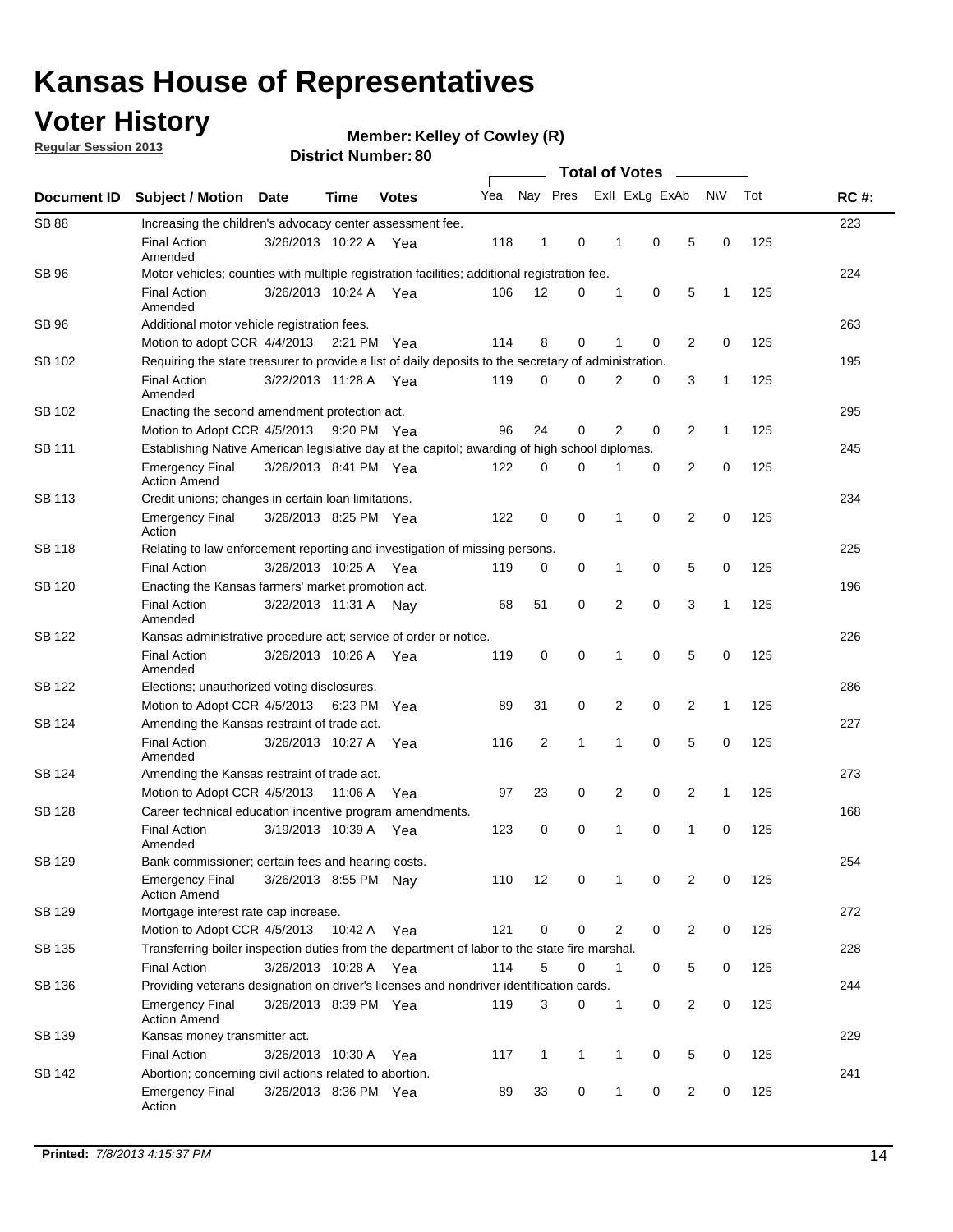## **Voter History**

**Member: Kelley of Cowley (R)** 

**Regular Session 2013**

|                 |                                                                                                                                                                                                       |                                                                                                 |             |                       | <b>Total of Votes</b><br>$\sim$ |          |          |                |                |                |           |     |             |
|-----------------|-------------------------------------------------------------------------------------------------------------------------------------------------------------------------------------------------------|-------------------------------------------------------------------------------------------------|-------------|-----------------------|---------------------------------|----------|----------|----------------|----------------|----------------|-----------|-----|-------------|
| Document ID     | <b>Subject / Motion Date</b>                                                                                                                                                                          |                                                                                                 | Time        | <b>Votes</b>          | Yea                             | Nay Pres |          |                | Exll ExLg ExAb |                | <b>NV</b> | Tot | <b>RC#:</b> |
| <b>SB 149</b>   | Drug screening for recipients of cash assistance and unemployment benefits.                                                                                                                           |                                                                                                 |             |                       |                                 |          |          |                |                |                |           |     | 239         |
|                 | <b>Emergency Final</b><br><b>Action Amend</b>                                                                                                                                                         | 3/26/2013 8:33 PM Yea                                                                           |             |                       | 106                             | 16       | 0        | 1              | 0              | 2              | 0         | 125 |             |
| SB 164          | Relating to the director of vehicles regulating providers of motor vehicle functions.                                                                                                                 |                                                                                                 |             |                       |                                 |          |          |                |                |                |           |     | 247         |
|                 | <b>Emergency Final</b><br><b>Action Amend</b>                                                                                                                                                         | 3/26/2013 8:43 PM Yea                                                                           |             |                       | 117                             | 5        | 0        | 1              | 0              | 2              | 0         | 125 |             |
| SB 164          | Relating to the director of vehicles regulating providers of motor vehicle functions.                                                                                                                 |                                                                                                 |             |                       |                                 |          |          |                |                |                |           |     | 268         |
|                 |                                                                                                                                                                                                       | 0<br>Motion to adopt CCR 4/4/2013 5:32 PM Yea<br>9<br>0<br>$\mathbf{1}$<br>2<br>2<br>125<br>111 |             |                       |                                 |          |          |                |                |                |           |     |             |
| SB 166          | Insurers supervision, rehabilitation and liquidation act; derivatives.                                                                                                                                |                                                                                                 |             |                       |                                 |          |          |                |                |                |           |     | 206         |
|                 | <b>Final Action</b>                                                                                                                                                                                   | 3/26/2013 9:52 AM Yea                                                                           |             |                       | 119                             | 0        | 0        | 1              | 0              | 5              | 0         | 125 |             |
| SB 168          | Limiting nuisance actions against certain agricultural activities.                                                                                                                                    |                                                                                                 |             |                       |                                 |          |          |                |                |                |           |     | 169         |
|                 | <b>Final Action</b><br>Amended                                                                                                                                                                        | 3/19/2013 10:40 A Yea                                                                           |             |                       | 111                             | 12       | 0        | 1              | 0              | 1              | 0         | 125 |             |
| SB 168          | Limiting nuisance actions against certain agricultural activities.                                                                                                                                    |                                                                                                 |             |                       |                                 |          |          |                |                |                |           |     | 264         |
|                 | Motion to adopt CCR 4/4/2013                                                                                                                                                                          |                                                                                                 |             | $2:30 \text{ PM}$ Yea | 110                             | 12       | 0        | 1              | 0              | 2              | 0         | 125 |             |
| SB 171          | School districts; amendments to Kansas uniform financial accounting and reporting act.                                                                                                                |                                                                                                 |             |                       |                                 |          |          |                |                |                |           |     | 248         |
|                 | <b>Emergency Final</b><br><b>Action Amend</b>                                                                                                                                                         | 3/26/2013 8:44 PM Yea                                                                           |             |                       | 122                             | 0        | 0        | 1              | 0              | 2              | 0         | 125 |             |
| SB 171          | School districts; amendments to Kansas uniform financial accounting and reporting act.                                                                                                                |                                                                                                 |             |                       |                                 |          |          |                |                |                |           |     | 285         |
|                 | Motion to Adopt CCR 4/5/2013 6:19 PM Yea                                                                                                                                                              |                                                                                                 |             |                       | 63                              | 57       | $\Omega$ | $\overline{2}$ | 0              | $\overline{2}$ | 1         | 125 |             |
| SB 171          | Appropriations for FY 2013, FY 2014, FY 2015, FY 2016, FY 2017 and FY 2018 for various state agencies; capital<br>improvement projects; claims against the state.                                     |                                                                                                 |             |                       |                                 |          |          |                |                |                |           |     | 320         |
|                 | Motion to adopt CCR 6/1/2013 4:30 PM Yea                                                                                                                                                              |                                                                                                 |             |                       | 63                              | 51       | 0        | 0              | 0              | 8              | 3         | 125 |             |
| SB 187          | Establishing the workers compensation and employment security boards nominating committee; administrative law judge<br>appointment; workers compensation appeals board.                               |                                                                                                 |             |                       |                                 |          |          |                |                |                |           |     | 242         |
|                 | <b>Emergency Final</b><br><b>Action Amend</b>                                                                                                                                                         | 3/26/2013 8:37 PM Yea                                                                           |             |                       | 88                              | 34       | 0        |                | 0              | 2              | 0         | 125 |             |
| SB 187          | Amending workers compensation law provisions; establishing the workers compensation and employment security boards<br>nominating committee; notice requirements; workplace health and safety program. |                                                                                                 |             |                       |                                 |          |          |                |                |                |           |     | 274         |
|                 | Motion to Adopt CCR 4/5/2013 11:26 A Yea                                                                                                                                                              |                                                                                                 |             |                       | 89                              | 31       | 0        | 2              | 0              | 3              | 0         | 125 |             |
| SB 199          | University of Kansas medical center; midwest center for stem cell therapy.                                                                                                                            |                                                                                                 |             |                       |                                 |          |          |                |                |                |           |     | 235         |
|                 | Emergency Final<br><b>Action Amend</b>                                                                                                                                                                | 3/26/2013 8:26 PM Yea                                                                           |             |                       | 90                              | 32       | 0        | 1              | 0              | 2              | 0         | 125 |             |
| SB 199          | Health care; stem cell therapy and unused medications.                                                                                                                                                |                                                                                                 |             |                       |                                 |          |          |                |                |                |           |     | 290         |
|                 | Motion to Adopt CCR 4/5/2013                                                                                                                                                                          |                                                                                                 | 7:52 PM Yea |                       | 90                              | 30       | 0        | 2              | 0              | 2              | 1         | 125 |             |
| SB 216          | Allowing a public building commission to acquire land for a municipal university similar to what such commission is currently<br>allowed to do for any state university.                              |                                                                                                 |             |                       |                                 |          |          |                |                |                |           |     | 185         |
|                 | <b>Final Action</b>                                                                                                                                                                                   | 3/21/2013 11:23 A                                                                               |             | Yea                   | 121                             | 0        | 0        | 1              | 0              | 3              | 0         | 125 |             |
| SB 246          | Reconciling amendments to certain statutes.                                                                                                                                                           |                                                                                                 |             |                       |                                 |          |          |                |                |                |           |     | 315         |
|                 | <b>Emergency Final</b><br>Action                                                                                                                                                                      | 5/23/2013 2:14 PM Yea                                                                           |             |                       | 111                             | 0        | 0        | 1              | 0              | 8              | 5         | 125 |             |
| <b>SCR 1604</b> | Joint rules for the Senate and House of Representatives, 2013-2014.                                                                                                                                   |                                                                                                 |             |                       |                                 |          |          |                |                |                |           |     | 5           |
|                 | <b>Final Action</b><br>Amended                                                                                                                                                                        | 1/28/2013 11:12 A ExAb                                                                          |             |                       | 81                              | 41       | 0        | 0              | 0              | 3              | 0         | 125 |             |
| <b>SCR 1606</b> | Honoring pregnancy maintenance resource centers.                                                                                                                                                      |                                                                                                 |             |                       |                                 |          |          |                |                |                |           |     | 240         |
|                 | <b>Emergency Final</b><br>Action                                                                                                                                                                      | 3/26/2013 8:34 PM Yea                                                                           |             |                       | 122                             | 0        | 0        | 1              | 0              | 2              | 0         | 125 |             |